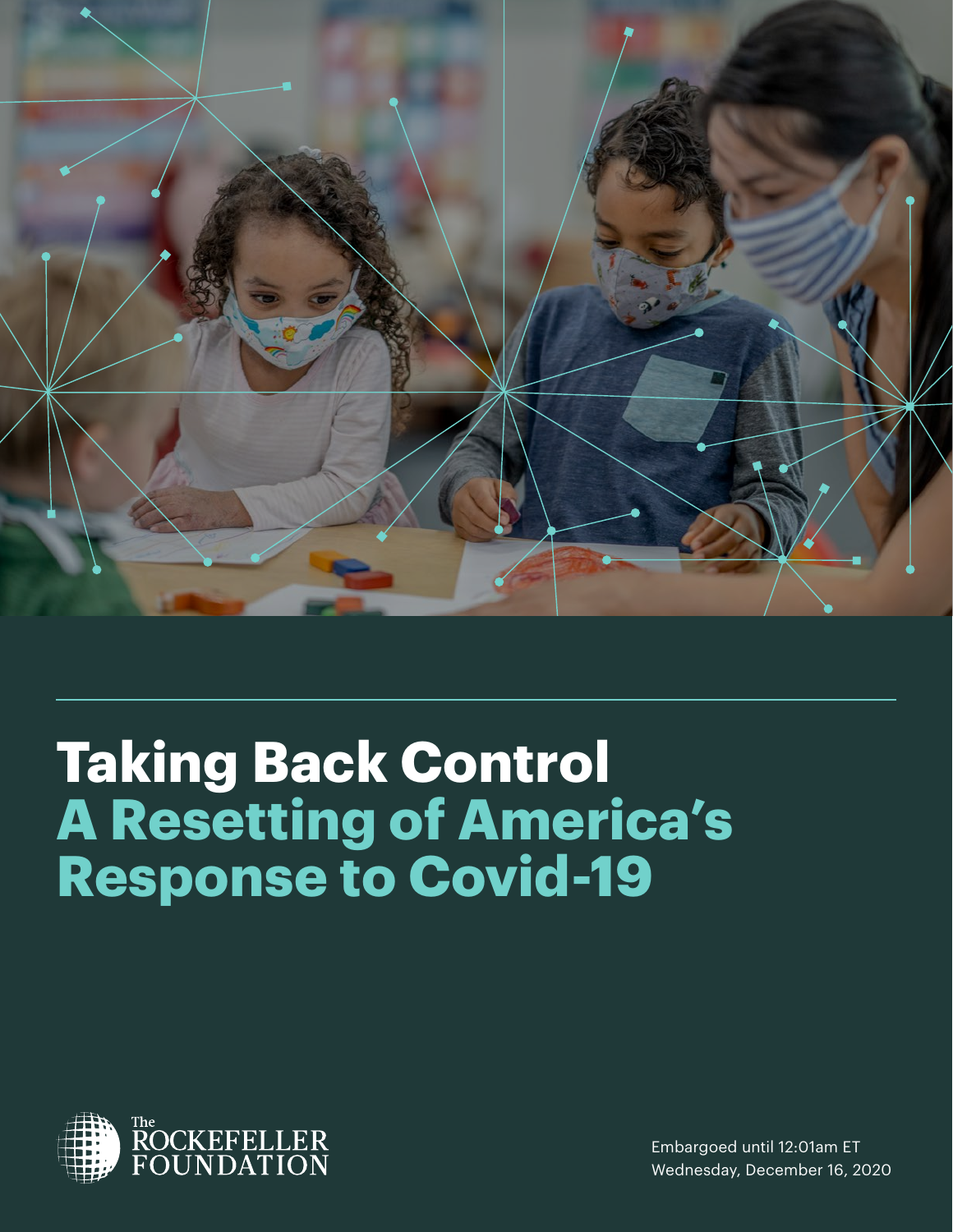# **The end is in sight. Yet there is a long way to go.**

We need to continue to ramp up Covid-19 testing and put in place policies that recognize the cascading benefits of getting back to work, going back to school and taking back control of our lives.



Covid-19 vaccines have arrived, with enough supply to vaccinate as many as 50 million people by the end of January.**<sup>1</sup>** But these initial doses will do little in the short term to arrest an epidemic that is raging out of control. The United States is now reporting more than one million new coronavirus cases every week, hospitals are nearing capacities, and daily death tolls are at record levels.**2** More Americans are now *dying every day* from Covid-19 than died in the terrorist attacks of 9/11 — a rate of nearly 100,000 people per month.**[3](https://www.usnews.com/news/health-news/articles/2020-12-10/one-day-us-deaths-top-3-000-more-than-d-day-or-9-11 
)**

Meanwhile, American families have reached the end of their endurance, the economy may be sliding into another slowdown, and many children have lost nearly a year of schooling.**[4](https://www.axios.com/economic-cost-closed-schools-e2c7a948-e89f-4431-9f1e-a900a422749c.html 
)** The country cannot afford another six months of paralysis with schools and businesses widely shuttered while vaccines are manufactured and distributed.

Indeed, there is a challenge in setting vaccination priorities — supporting those most at risk of illness and death like health care workers and nursing home residents — and the need to reopen schools, manufacturing facilities, businesses and other public venues. Many of the country's most important economic actors, including teachers, may not receive vaccines until at least the second wave of vaccinations, which is unlikely to occur until spring or later. Students will likely have to wait until the third or fourth waves, which may not arrive until fall.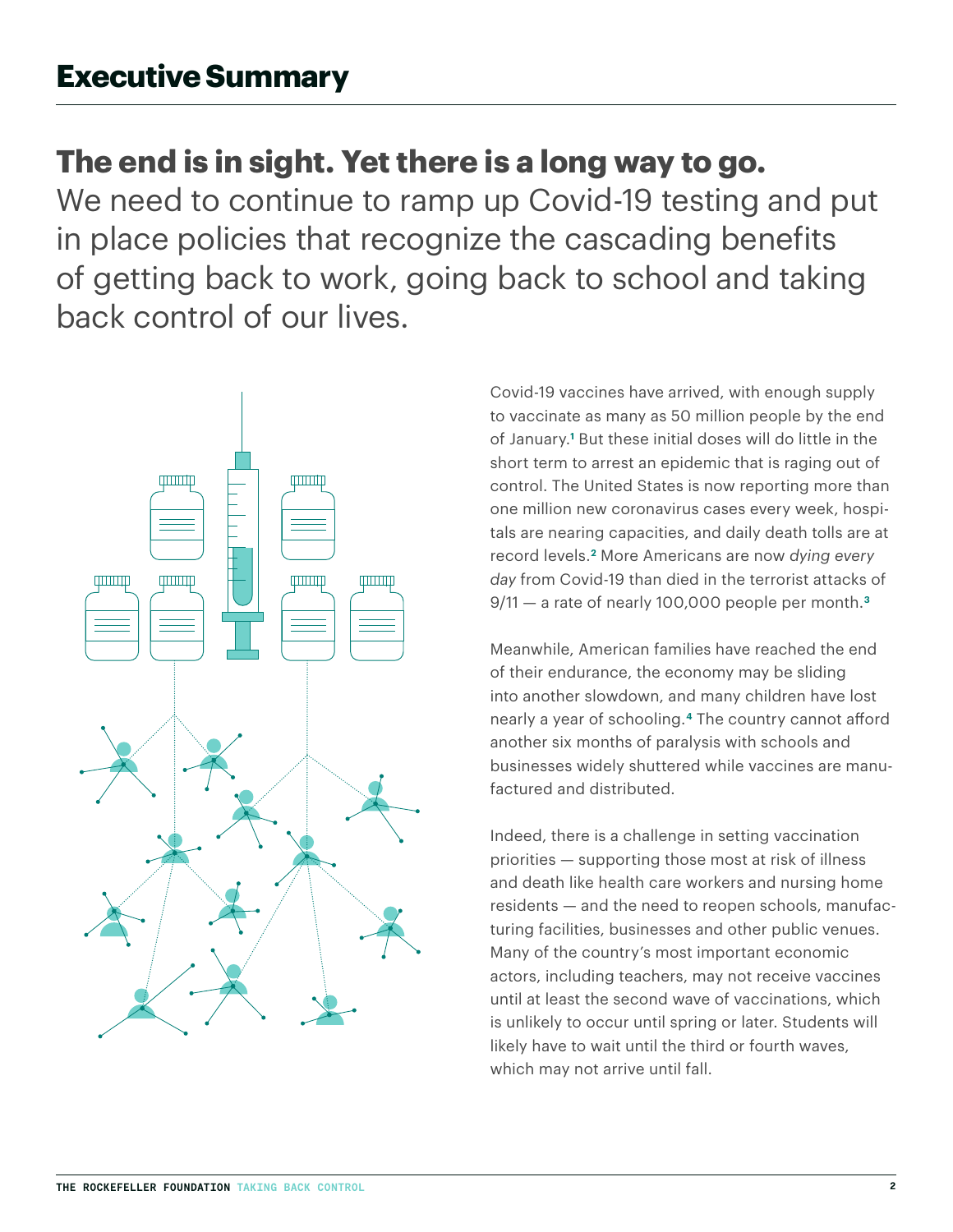In the meantime, far more must be done to slow the catastrophic spread of Covid-19, including fixing and augmenting the nation's testing system — still plagued by supply constraints and delays. Such problems are the main reasons tests continue to be used mostly in people with symptoms or those in recent contact with someone with Covid-19. That is not enough. Instead of being reactive, testing must become a proactive tool to find asymptomatic and pre-symptomatic infected individuals before they pass along their infections to others.

In the coming months, we expect an avalanche of pooled, rapid and point-of-care Covid-19 tests that will help allow this type of proactive testing to routinely take place. By the end of January, the country will likely be able to conduct more than 70 million tests *each week*, a number that is expected to double to 200 million by April. The latter is enough to offer protections to almost every individual at increased risk of infection, and along with vaccinations and other safety measures, begin to stamp out Covid-19's virulent spread. In addition, substantially greater capacity is feasible: a timely federal action plan could increase this capacity by an additional 100 million per week within the next several months.

In ramping up testing, the country must choose what parts of the economy are reopened first and work to protect them from being victimized by or causing outbreaks. There are four key questions that must guide the next several months: Who is likely to become infected? Who is likely to spread infections? Who is most likely to die? And what workers are most needed to bring the nation's economy back to normal?

> **Who is likely to become infected? Who is likely to spread infections? Who is most likely to die? And what workers are most needed to bring the nation's economy back to normal?**

Using this framework, priorities should include places like nursing homes and other elderly living facilities, hospitals and clinics, police stations and firehouses, prisons and shelters, food processing and manufacturing facilities, and schools.

Each has a claim to be at the top of the list, but for the sheer range of its benefits to society and the economy, as well as what is now proven to be a low risk of transmission among school children,**[5](https://www.nature.com/articles/d41586-020-02973-3 
)** we prioritize schools. One reason for this choice is that vaccines will, within weeks, offer considerable protection to the nation's most vulnerable cohort, nursing home residents. Such a shield in nursing homes means some testing can be redirected to protect the other end of the age spectrum.

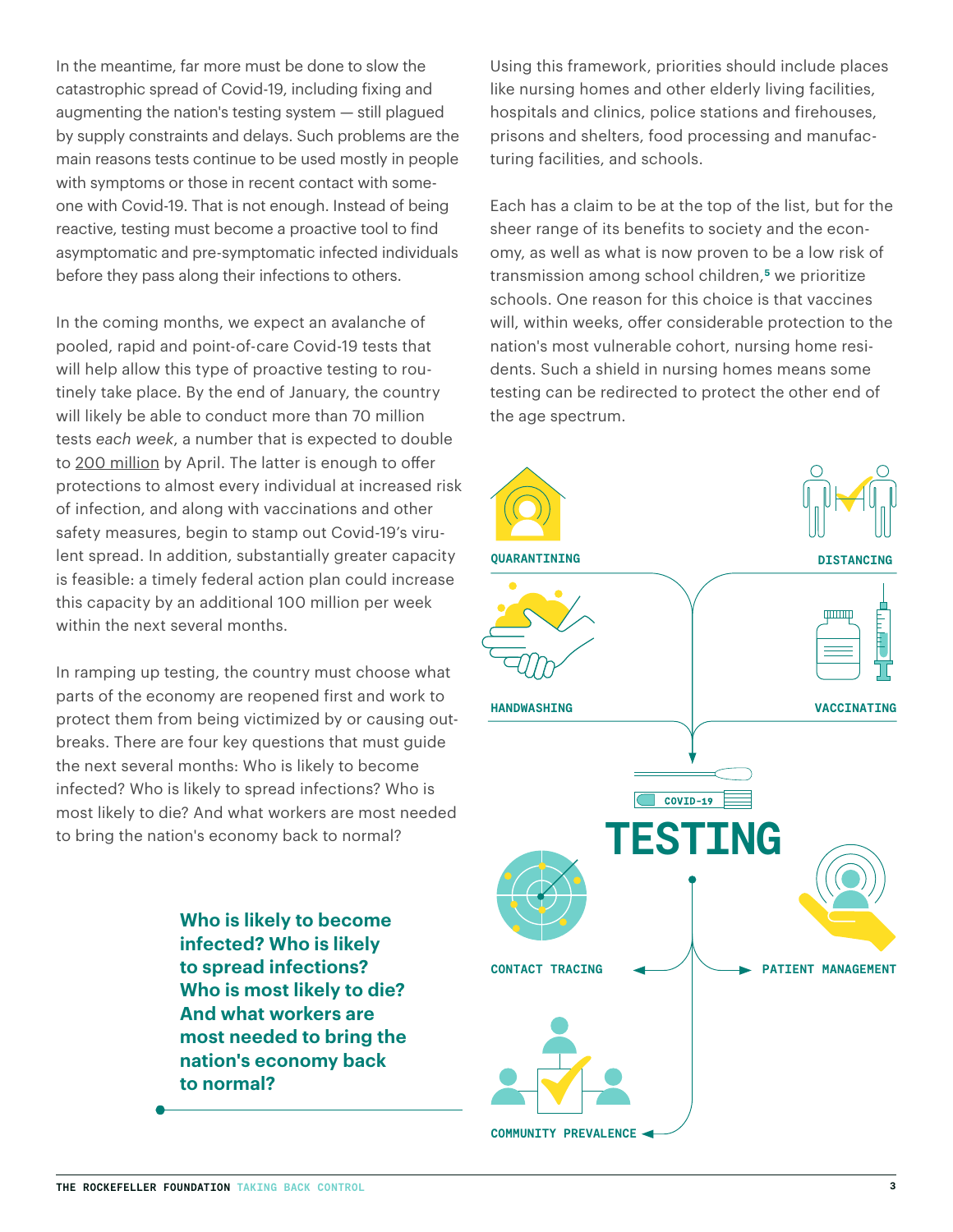# **Why Schools Are Critical**

School closures result in massive and long-term costs both to society and individuals. The education schools provide is essential to our country's future. Studies have shown that diminished instruction for even a year can negatively impact students' success throughout their careers.**[6](http://www.oecd.org/education/The-economic-impacts-of-coronavirus-covid-19-learning-losses.pdf 
)** Functioning schools are central economic players not only because of their educational benefits but also because tens of millions of adults cannot work effectively, or at all, until their children are back in the classroom. School closures are eating into our nation's wellbeing now and will do so well after the vaccine has allowed us to resume our normal rounds.

A commitment to public education has since its earliest days been a defining feature of American democracy and a central tool for achieving equity. Schools are often at the geographic heart of communities and protecting children is a primary moral obligation. A fully reopened K-12 school system should be the hallmark of the American return to social and economic health.

Young children appear to be at far lower risk from Covid-19 than adults, and there is a growing body of scientific evidence that children and adults can be kept safe in indoor environments with the rigorous deployment of appropriate measures like masking, hand-washing, physical distancing, improved ventilation and routine testing.**[7](https://www.cdc.gov/coronavirus/2019-ncov/hcp/pediatric-hcp.html )** The last of these has never been available in anything approaching the numbers needed. Until now.

With this testing, schools should plan to reopen in waves as testing capacity comes online, which will also allow districts to solve the logistical challenges in standing up routine testing programs. Students should be tested at least once a week — every week. Adults, including teachers and all in-classroom personnel as well as outside of classroom staff including administrators, bus drivers, cleaning and maintenance teams, technical staff and any others, should be tested at least twice a week — every week. To ensure that all schools can reopen with sufficient testing support, the federal government should implement a plan to provide dedicated testing capacity and implementation support to all schools that wish to use it.





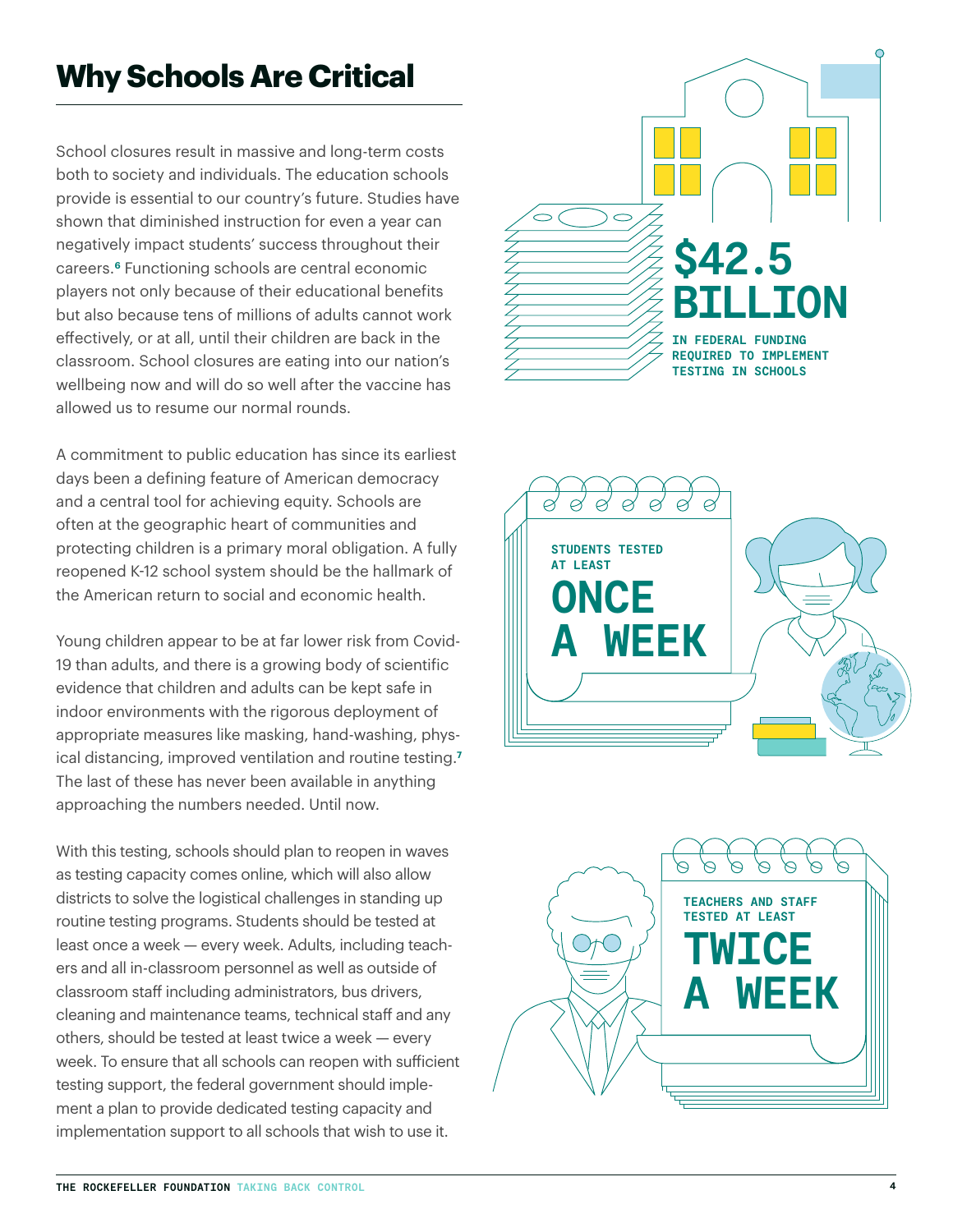The first wave should prioritize reopening of all of the nation's 56,000 public elementary schools by February 1.**[8](https://www.edweek.org/leadership/education-statistics-facts-about-american-schools/2019/01 
)** With about 20 million students, elementary schools will need at least 85 million tests per month. While more data should be collected, there has not been a community outbreak traced to an elementary school, and contact tracing studies have found that children are almost never the source in infection clusters.

Several weeks later, the nation's 18,000 middle schools could have enough tests to reopen or remain open safely. With more than 15 million students, these schools will need approximately 70 million tests per month.

By March 1, we believe that we will have sufficient capacity for the nation's almost 25,000 high schools with more than 15 million students. Every public high school should then be able to reopen or remain open safely as well, allowing every one of the nation's nearly 100,000 public schools to operate in-school classes for the final months of this school year.**[9](https://www.edweek.org/leadership/education-statistics-facts-about-american-schools/2019/01 
)**

Critically important for all of this school testing is regular, twice weekly testing for all of the almost 9 million teachers and staff throughout the nation.

The best tests are the ones school districts can reliably supply that provide results within 24 hours. But if they have an array of choices, administrators should select individual polymerase chain reaction (PCR) tests, still considered the gold standard. To reduce costs and turn-around times, pooled PCR tests — in which samples from multiple people are initially combined — should be considered. Antigen tests, while less sensitive, are nearly as good at identifying those most likely to transmit infections to others. Their nearly instant results, modest costs and wide availability make them a good choice to measure infectivity.

But testing programs, while crucial, are far from the only tools that the nation's 13,000 school districts will need to safely and sustainably reopen on such an aggressive timetable.**[10](https://nces.ed.gov/programs/digest/d12/tables/dt12_098.asp 
)** All will need Covid-19 "ambassadors" and extra staff, clear and understandable protocols, spaces to administer tests, masks and sanitizer, new class schedules to minimize crowded transitions, transportation changes, and ventilation improvements or in-class

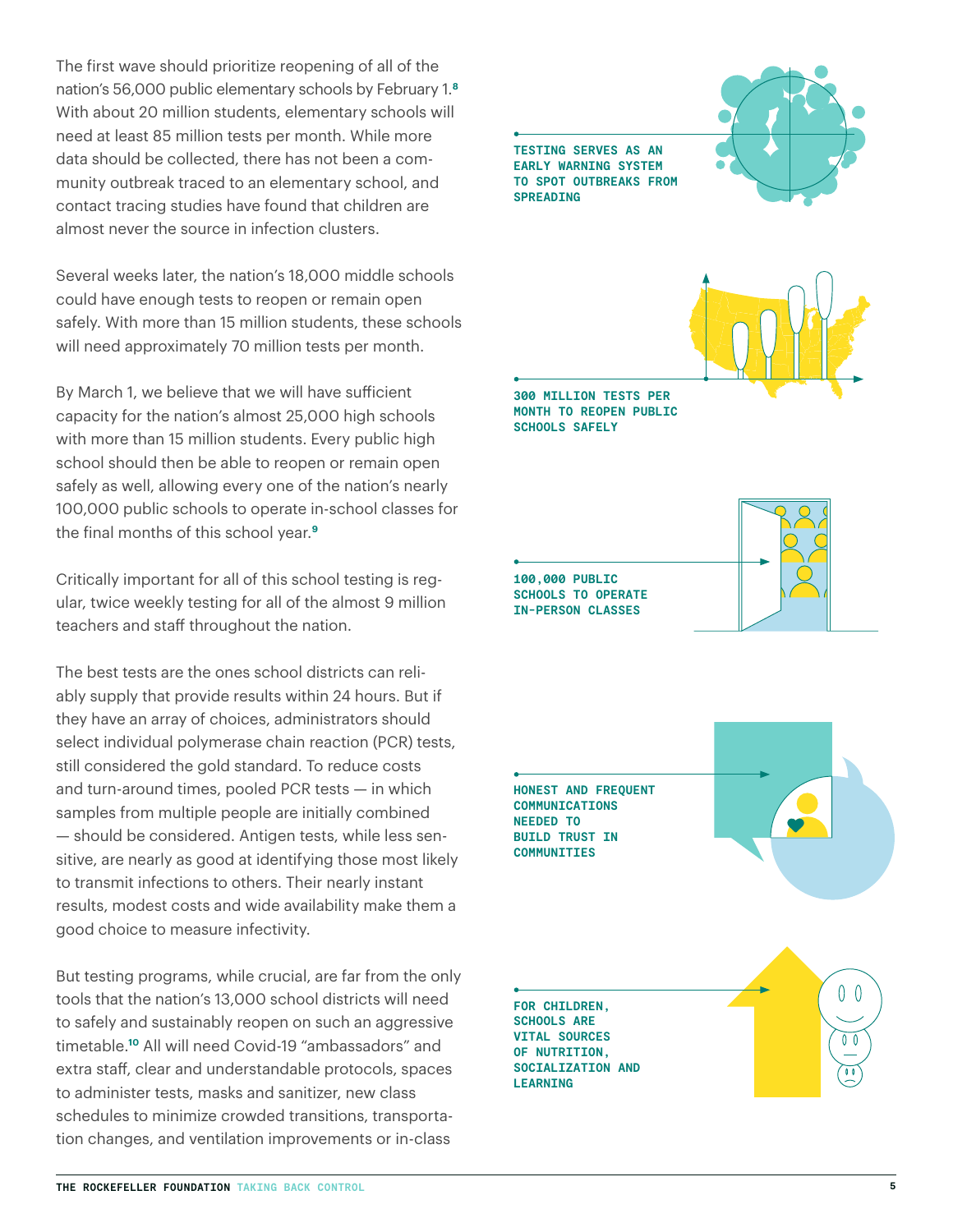air filters. Critically, there needs to be a reservoir of trust with teachers and parents that can only be built with honest and frequent communication. With state budgets already strained, the federal government must provide not only a rapid infusion of funds but also plans, experts, and messaging. The protocols, guidelines, and best practices learned from routine school testing can also be utilized for other high-priority settings, and can continue to increase public understanding of the importance of routine testing.

Altogether, K-12 schools, their students, teachers and staff, will need approximately 300 million Covid-19 tests performed each month from February through June. Since the most realistic and effective protocol is testing students at least once a week and teachers and staff twice a week, the fastest and most effective way to ensure results within 24 hours is through pooled PCR testing followed by retesting any positive groups with individual diagnostic tests. The initial pooled test itself will cost between \$10 and \$15 and necessary personal protective equipment (PPE), logistics and related software will be approximately \$10 per test resulting in a cost of \$25 per initial pooled test. For positive PCR pools or positive antigen tests, the additional follow-up testing would cost approximately \$60 per test. These costs are a substantial discount to the current market costs as a result of the large volume of testing with a small number of providers that we would recommend for this dedicated school testing program. The total testing costs will be approximately \$8.5 billion a month for the rest of the school year. By next fall, this price should drop more as pooling protocols proliferate and newer technologies are introduced.

Beyond funding for individual tests, in order to implement this testing, the federal government needs to fund the creation of a series of regional laboratories that would copy the efficiency of the Broad Institute's and other lab's pooling testing model. With an investment of \$100 million, 6-10 such regional labs could be established within approximately six to eight weeks.

The federal government should allocate \$42.5 billion for testing alone for the rest of this school year. This is in addition to the staffing, building fixes and other supplies needed. The American Federation of Teachers has estimated these additional costs for a safe opening would

be \$116.5 billion pay for extra staff, PPE, enhanced cleaning, and other safety measures, excluding testing and building upgrades.**[11](https://www.aft.org/reopening-schools-during-time-triple-crisis-financial-implications 
)** This money will not only rescue millions of children from learning deficits they may never overcome, but it will create the nation's first widespread testing of asymptomatic people. The cases uncovered through school testing will help lower community infection rates and potentially save thousands of lives. This is a small investment given that economists estimate an additional \$354 billion in GDP gains would be added once caregivers returned to work.**[12](https://www.axios.com/economic-cost-closed-schools-e2c7a948-e89f-4431-9f1e-a900a422749c.html 
)**

The current administration and Congress can take steps now toward implementing this plan, and the incoming Biden administration must be prepared to undertake a series of bold, unprecedented actions in its first days for this plan to succeed. Only an accelerated vaccination schedule is more important than expanding access to timely testing nationwide, especially to schools, along with masking, social distancing, and disinfecting.

The stakes could hardly be higher. For children, schools are vital sources of nutrition, socialization and learning but only about a third are attending any in-person classes today.**[13](https://cai.burbio.com/school-opening-tracker/
)** Remote learning increases attainment gaps between white students and their Black and Hispanic peers. Students in many urban districts are failing at unprecedented rates, deficits that could lead to significant reductions in lifetime earnings. Closures have resulted in greater risks of child abuse, neglect, and mental and physical health problems. Every day of closure adds to these tolls.

The politics of some of these measures will be fraught. Testing and other mitigation measures cannot eliminate the risks of infection entirely. But the evidence is clear that schools can be made safe by any reasonable definition of that word. The risks that remain are worth everyone shouldering because of the vast, devastating and widely recognized costs of most schools remaining closed. Too many will suffer or fail to reach their potential unless dramatic measures are taken now. There will not be one perfect path for everyone and every stakeholder. Doing nothing is also a decision and it is not an option, given the low risk of transmission and the devasting effects we are seeing in our children from school closures.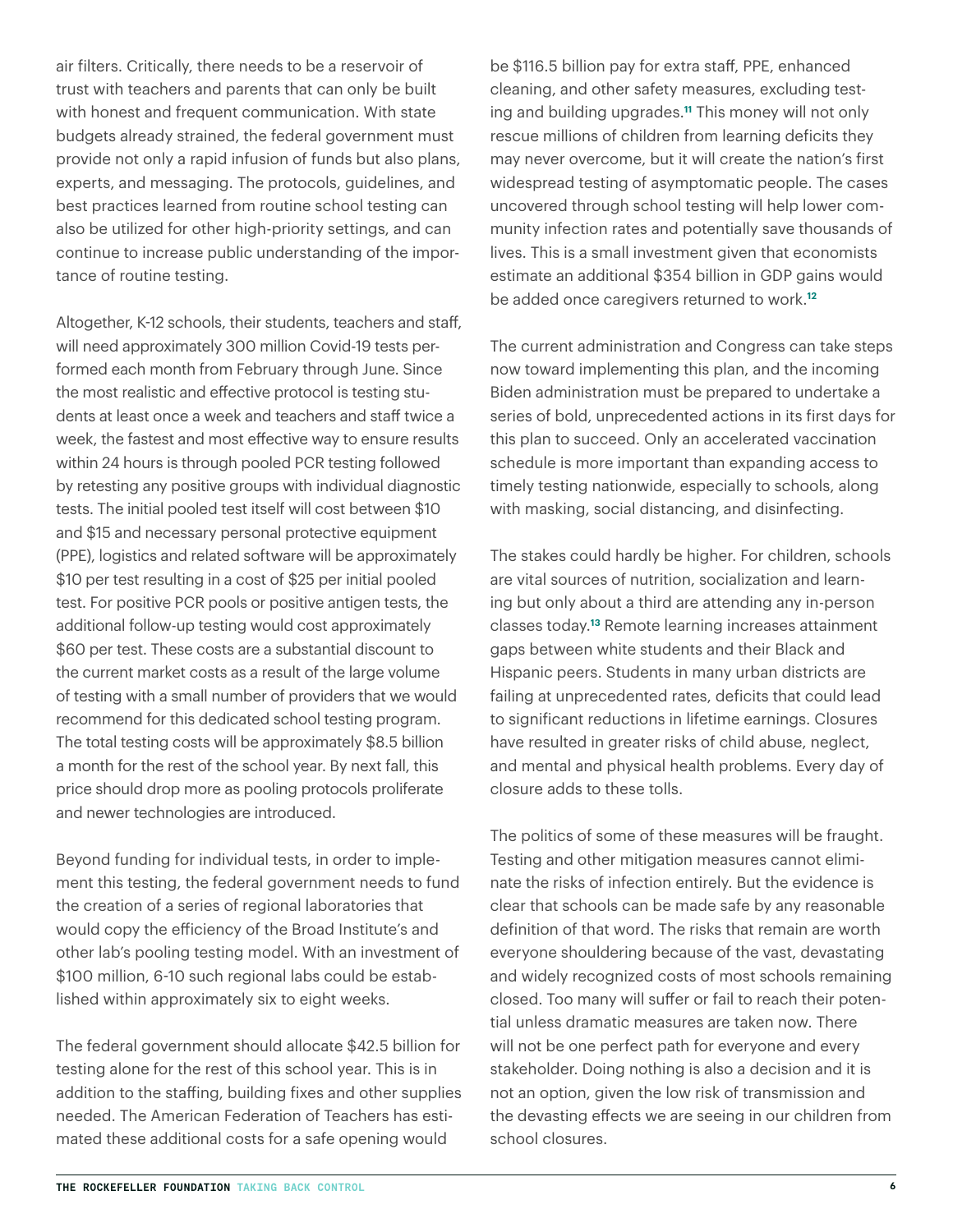# **Test Supplies and Conditions**



# **1. Centralize procurement and payment for all tests and test supplies for**

**schools,** and have the federal government expand and utilize The Rockefeller Foundation's [State and](https://www.rockefellerfoundation.org/covid-19-response/stat)  [Territory Alliance for Testing \(STAT\)](https://www.rockefellerfoundation.org/covid-19-response/stat) to distribute tests and supplies to states in accordance with needs as defined by states and territories. This will enable school districts to receive adequate supplies in order to reopen with testing protocols that ensure teacher and student safety.



# **3. Issue an executive order streamlining requirements preventing many school districts and businesses from**

**offering tests,** including the need for a prescription, a CLIA waiver, HIPAA compliance, and the presence of a certified healthcare professional. There should be a clear and straightforward process that all districts can follow to implement testing. Ensure ease of use of a data system to report results to health authorities and lift burdensome federal requirements on reporting.



# **2.**

### **Use information on supply bottlenecks, additional purchasing contracts, and the Defense**

**Production Act** as needed to expand the capacity of molecular labs especially for PCR tests, and the manufacturing of lab supplies like plastic pipette tips, test tubes, and swabs that, nine months into the pandemic, remain in critically short supply. These unforgivable market failures can and must be corrected immediately in order to reduce time from test to results in under 24 hours.



# **4. Issue an executive order that clarifies liability protections for those who make good faith efforts to provide reliable testing.** The order should support effective strategies for antigen and pooled-PCR testing in screening infections in asymptomatic individuals.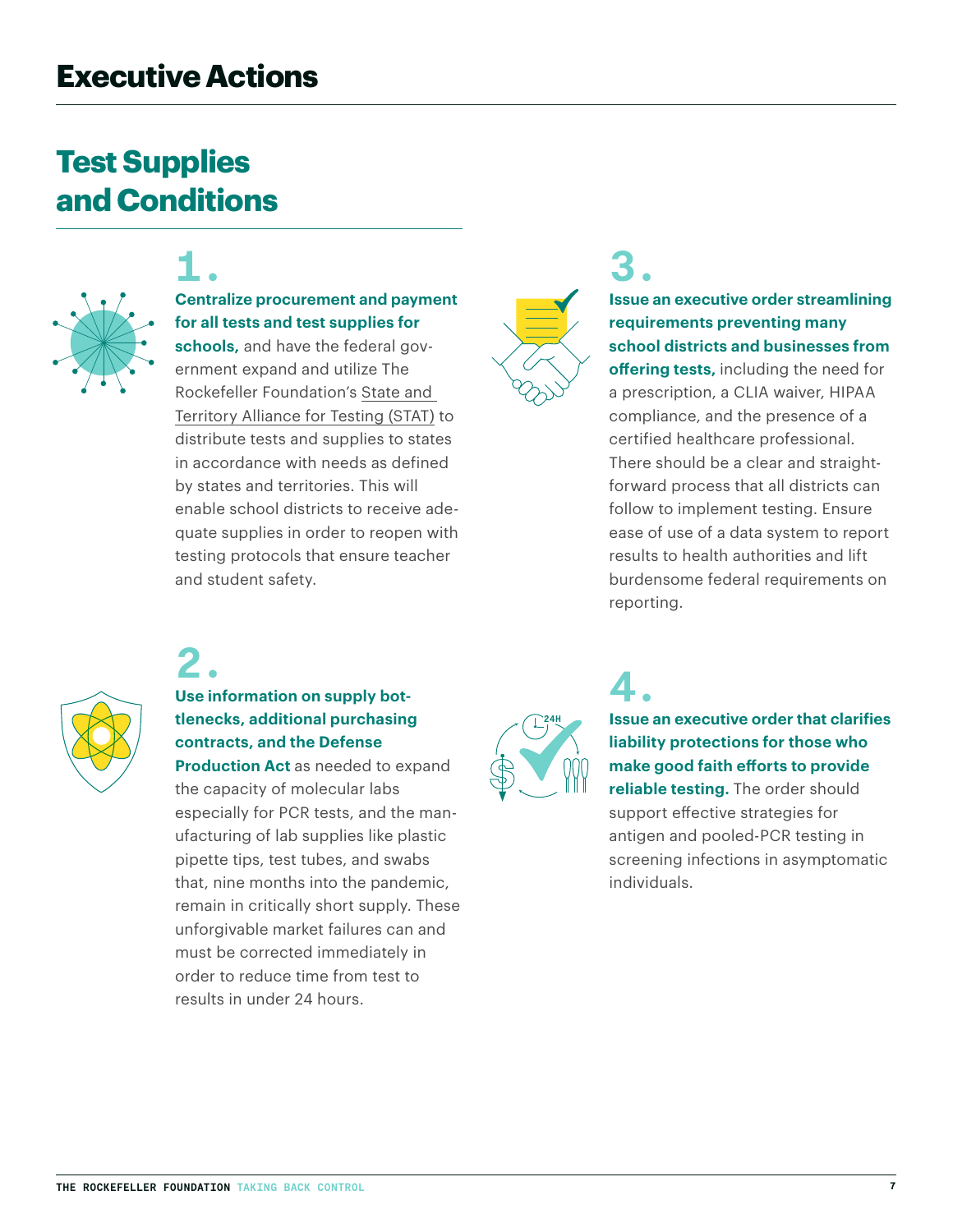# **Funding and Incentives**

# **Staffing and Teaching Support**

**1.** 



# **Labs should be paid directly for**

**pooled PCR tests for surveillance/ screening purposes from designated high-risk settings.** Since such tests are given to people that have no specific reason to believe they are infected, HHS has clarified that insurers are not required to cover these tests under the CARES Act. Direct payment will allow the government to negotiate lower rates and increase efficiency in billing.



# **1. Deploy the U.S. Public Health Service's Commissioned Corps and provide financial support for rapid training and deployment of the workforce needed to support proactive**

**testing.** The corps should offer in-person guidance and coordination for the nation's 13,000 school districts. The largest districts should have several; the smallest should share one.

**2.**

# **Invest in expansion of PCR lab throughput throughout the country**

by building or expanding 6 to 10 very high throughput regional labs and equip them to ensure 24 hour or less turnaround time.



# **2. Provide funding to states to use public health workers** (for example, contact tracers when caseloads are high) to assist with in-school Covid test administration, education, and support where necessary. Contact tracers, along with the National Guard, first responders, and others can be

deployed, and additional public health workers trained if necessary, to help schools reopen.

# **3. Appoint teachers within each school to become Covid-19 ambassadors.**

It is important for students to have teachers that they know and trust to help educate and maximize confidence in this testing regimen. It will be important to train and add compensation for these teacher leaders.



**48H**

# **3. Reduce or deny payment for Covid-19 tests that deliver results more than 48 hours after sampling,** since such tests are a waste of precious resources.

Note: The goal for turnaround will be 24 hours.



# **4. Create a national dashboard of Covid-19 lab capacities** and turnaround times to correct chronic disconnects between supply and

demand and encourage faster results.



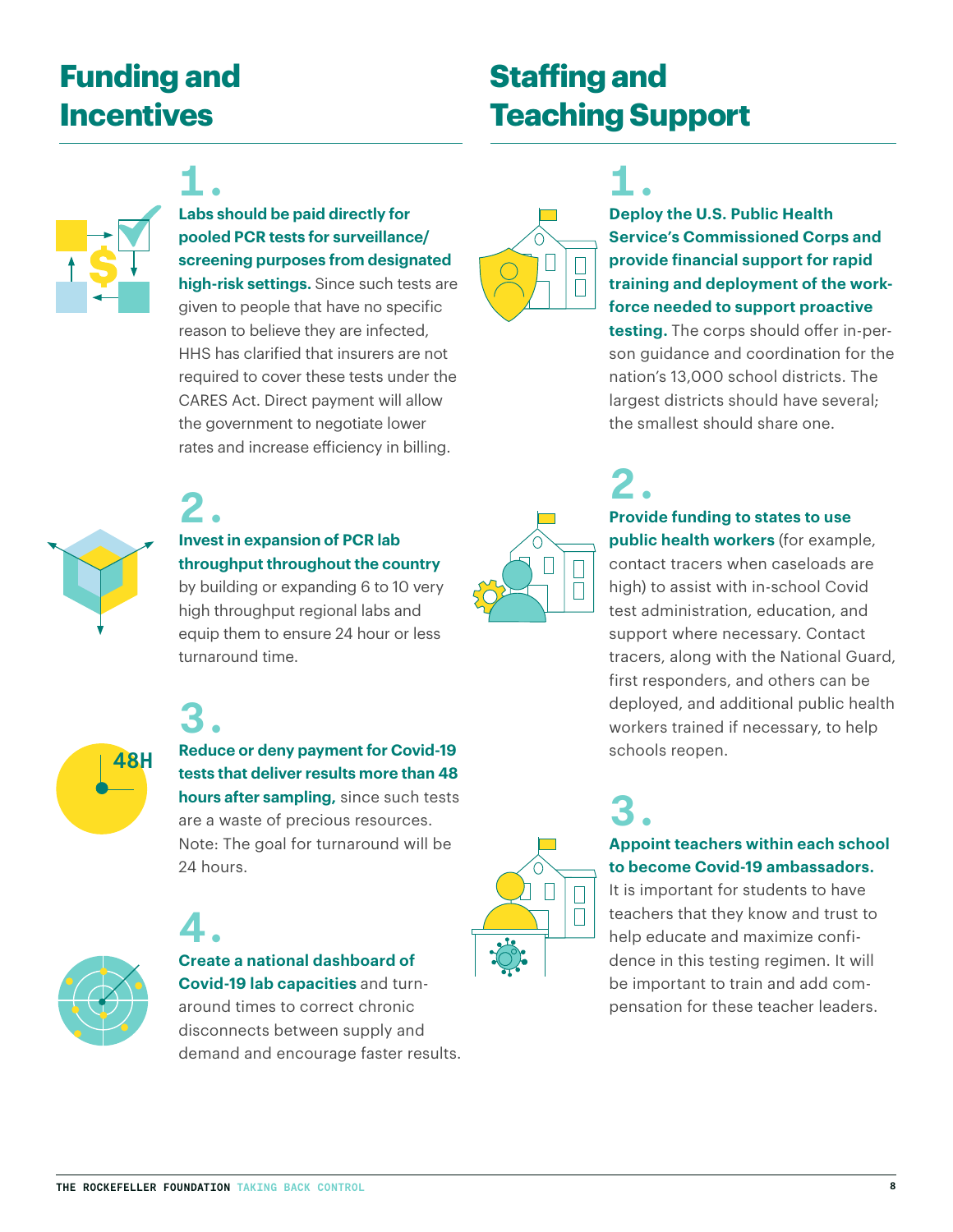

**4. Ensure that teachers are prioritized in receiving vaccines** in the sec-

ond wave of vaccinations, which will occur after the nation's nursing home population and front-line healthcare workers get their doses.

# **Communications and Public Trust**



# **1. Offer a daily briefing on the pandemic with the President's Covid-19 taskforce to increase the accuracy of media coverage and give media more access to the best scientific advis-**

**ers.** The day's message should be delivered by experienced healthcare professionals and reflect the consensus of scientific opinion, address changes in response efforts as the pandemic evolves, and be repeated in every forum available.



# **2.** Call on social platforms to step up their responsibility for managing mis- and disinformation given their growing role and influence for news and information.

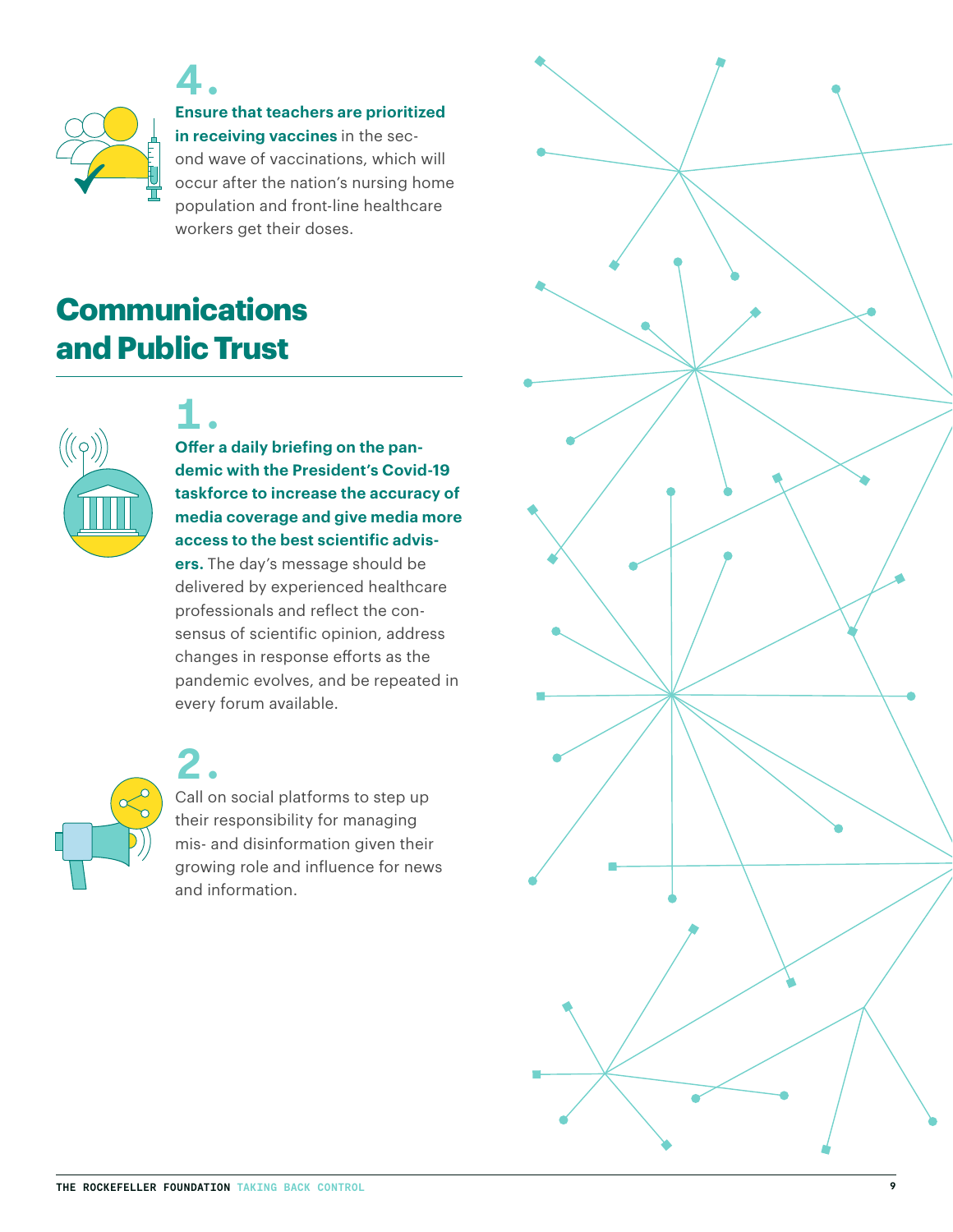

**The Plan in Detail** We are running out of time. The administration's actions and messaging must be accompanied with a profound change in mindset among leaders, regulatory agencies and scientists. We now know enough to make a reasonable risk-benefit analysis and must not let perfect be the enemy of good, nor can we wait for all the evidence to come in before we act. This doesn't make evidence generation and pilot studies any less important, but it means that we must act now with the best information at hand while being prepared for that advice to change over time as more data comes in. Policy decisions and evidence generation must also be grounded in scalability and easing logistical challenges. Proven strategies must be operationalized by existing institutions. When institutions are trained on a particular test and have created an operational protocol, those institutions must be supplied with the same test every week so they can continue to operate with consistent testing and logistics protocols.

> To rapidly ramp up testing efforts that work, public health agencies' capacities must be dramatically expanded by those of federal emergency managers and responders who are experienced in getting resources and plans underway in emergency situations. FEMA and state Emergency Operations Centers need to play a stronger role coordinating testing and school reopening efforts in conjunction with the State and Territory Alliance for Testing and state education departments, with health officials serving in advisory roles.

> By March 1, those most vulnerable to illness and death from Covid-19 should have achieved a level of immunity via vaccines, significantly reducing the consequences of a Covid-19 infection to an individual's health. At that point, new risk assessments can be made, particularly after more information is available on the effect of vaccines on transmission of the virus, and allow test priorities to be reevaluated.

Finally, the administration must make clear that antigen tests are valuable tools for proactively screening asymptomatic individuals in routine, repeated programs, and ensure that there is research and evidence generated to end the widespread uncertainty about the utility of these important instruments in stopping spread of Covid-19.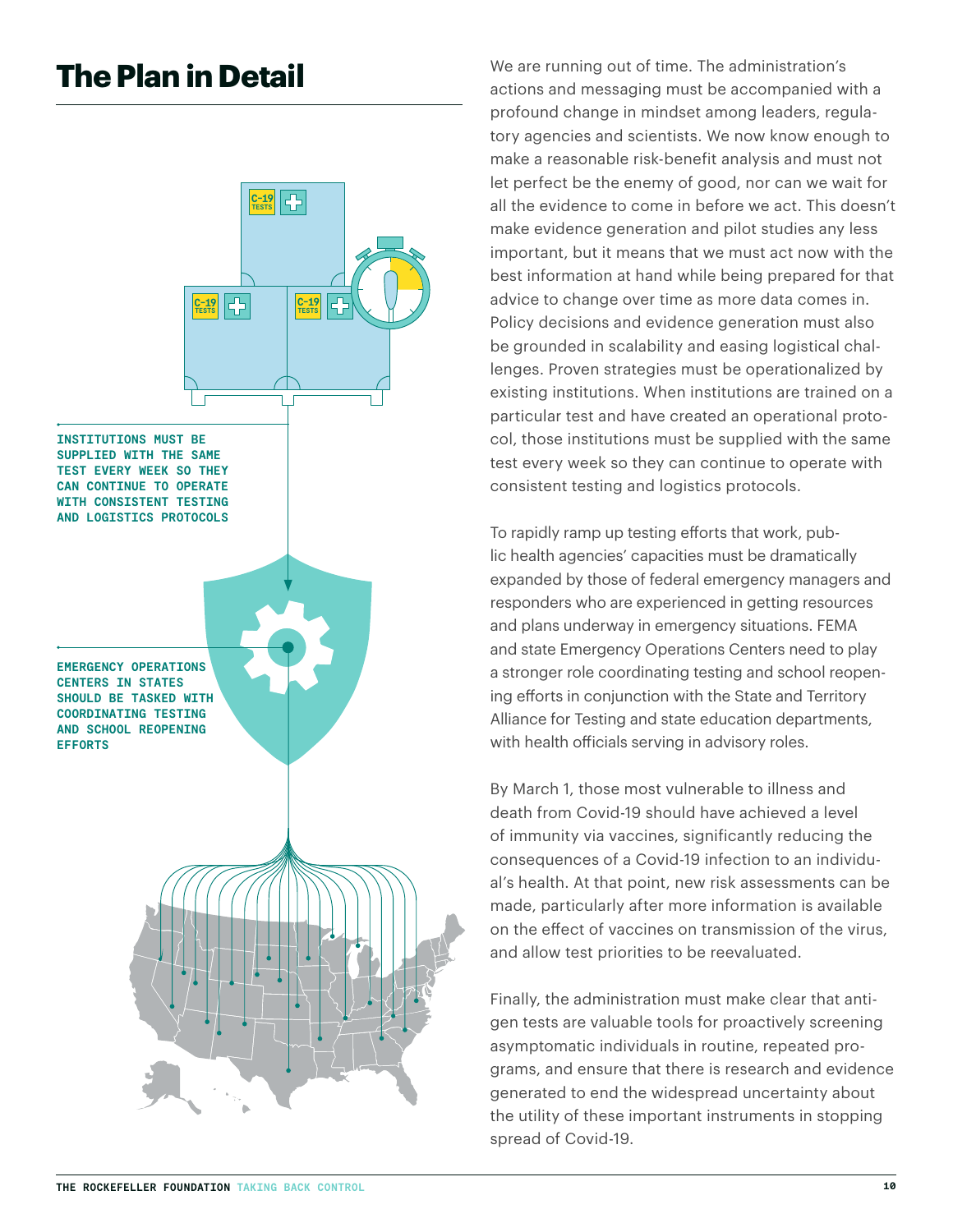#### Asymptomatic Screening Works

Evidence is continuing to emerge that suggests asymptomatic testing in the form of surveillance or screening programs can be a major lever to facilitate the safe reopening of schools by reducing transmission and isolating potentially infected individuals. Studies have shown that 30-60% of Covid-19 cases are asymptomatic and therefore an overwhelming number of individuals may be unknowingly transmitting the virus. Catching asymptomatic people early and often is not only beneficial, but pivotal, to curbing the spread of the virus.**[14](https://www.ncbi.nlm.nih.gov/pmc/articles/PMC7314132/
)** The case studies below highlight the importance and impact of testing in schools.

#### **Duke University's Surveillance Program Reduced Covid-19 Sprea[d15](https://www.cdc.gov/mmwr/volumes/69/wr/mm6946e1.htm
)**

Earlier this year, Duke University conducted a 10-week surveillance program, during which 10,265 students were tested. Residential undergraduates were tested twice weekly, off-campus undergraduates tested one to two times per week, and graduate students tested approximately once weekly. The results of the pilot were telling — of the identified 84 positive cases, 51% were people with no symptoms of the virus. Additionally, testing that was conducted as an output of contact tracing efforts identified 27.4% of infections. The high rate of asymptomatic infections that may have otherwise gone undetected demonstrates the importance of not only widespread asymptomatic testing programs for congregate communities, but also illustrates the benefits of integrated testing solutions.

#### **Voluntary Saliva Screening Testing in La Grange K-8 District in Illinoi[s16](https://abc7chicago.com/saliva-covid-test-la-grange-chicago-near-me/8586855/
)**

At La Grange District in Illinois, K-8 schools have been running a voluntary screening program deploying saliva tests aimed at catching asymptomatic children. For over three months in the fall semester, 81% of students and staff opted into the program, which returned test results within 24 hours so that no student returned to class the next morning without knowing their results. School officials believe this program has helped contain potential outbreaks; during the first week of December, only 11 out of more than 3,000 tests returned a "possible clinical significance". The program's success has been so influential and encouraging that nearby school districts are also adopting saliva testing programs.

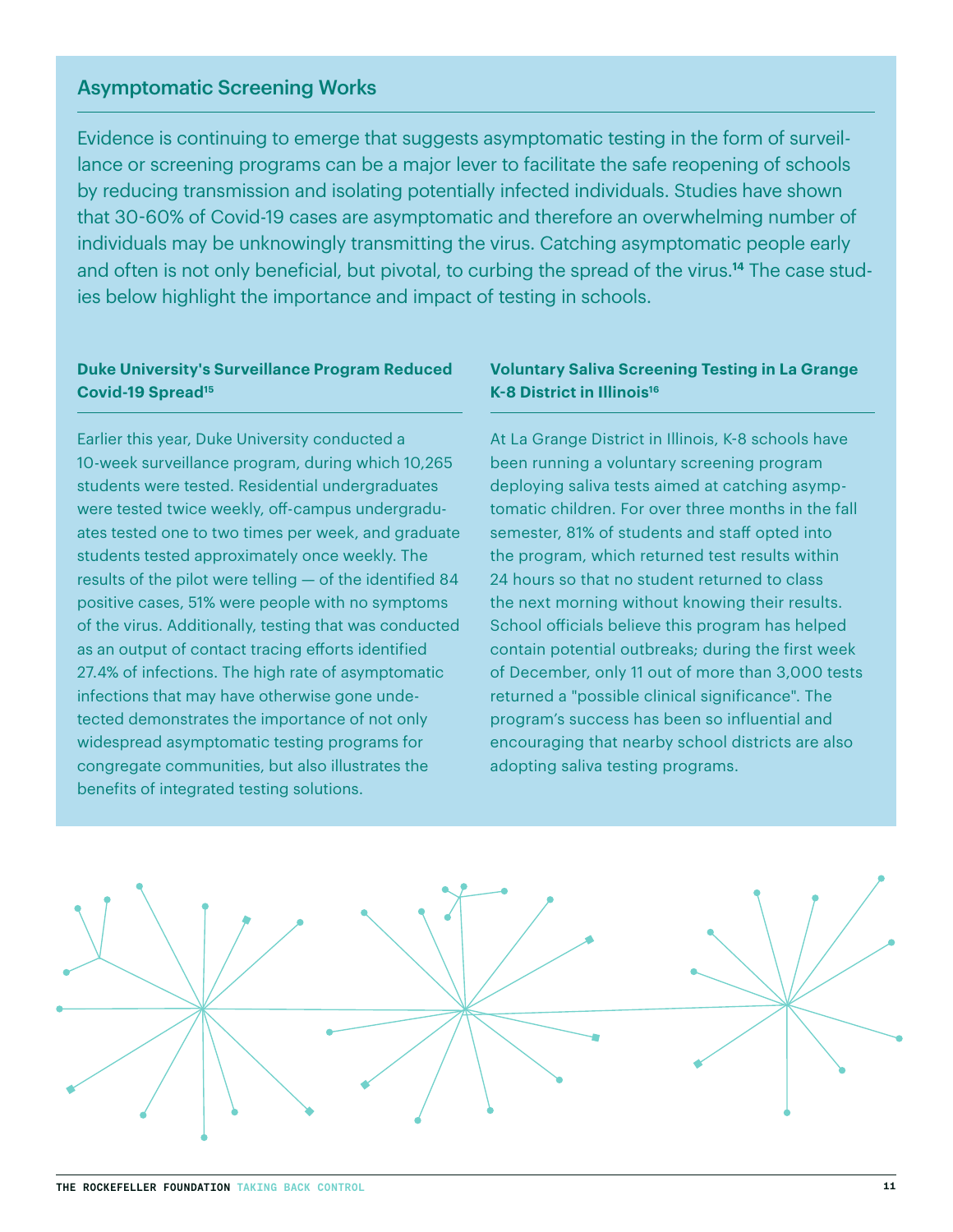# **Schools Are Vital**

Perhaps no institution in American life is more important to the present and future functioning of society than its K-12 school system. For children, the schools provide not only instruction but also meals, access to health service, social and emotional development and a pathway to future success. For more than 41 millio[n](https://www.brookings.edu/research/working-parents-are-key-to-covid-19-recovery/
) American parents, they provide the basic childcare necessary for their work to occur or for their careers to proceed.**17** Those who cannot afford any alternate arrangements suffer disproportionately. Without schools, the deep and abiding inequities of American life calcify and worsen across generations.

As of early December, two thirds of the nation's students were not currently taking any classes in person.**<sup>18</sup>** Many have seen the inside of a classroom only fitfully, depriving tens of millions of American children a significant portion of their normal educational experience. As infection rates soar, more schools are shutting down and more students are finding themselves locked out of classrooms. With schools shut, parents cannot go back to their workplace. Not only is this a challenge for employers, it disproportionally impacts women who are more likely to stay home.

Remote learning has also been a disaster for many students and particularly students of color, with some falling far behind educationally and others suffering loneliness, anxiety and even mental illness. Schools have long served as a refuge from dysfunctional family situations. With that sanctuary closed off from them, many children are reaching their breaking points. These deficits and problems may take years to resolve, and some students will never recover the lost ground.

One of the signal failures of the first months of the pandemic was that schools often seemed to be among the first institutions to close, instead of being the last. Bars, restaurants, gyms, retail stores and a host of other businesses and institutions that do far more to drive infection rates while being less essential to society should have closed before and reopened after schools.

#### **LEARNING LOSS AND LACK OF SOCIAL SERVICES HAVE THE LARGEST EFFECTS ON MINORITY AND MARGINALIZED POPULATIONS**



# **THE NUMBER OF REPORTED CHILD MALTREATMENT CASES DROPPED 27%**

**IN MARCH & APRIL AND WAS LARGELY DRIVEN BY SCHOOL CLOSURES AS TEACHERS AND SCHOOL PERSONNEL ARE ONE OF THE LARGEST GROUPS TO REPORT CHILD ABUS[E19](https://www.ncbi.nlm.nih.gov/pmc/articles/PMC7441889/
)**



# **1.15 BILLION SCHOOL MEALS MISSED**

**AS A RESULT OF SCHOOL CLOSURES DURING THE 9-WEEK PERIOD FROM MARCH TO MA[Y20](https://ajph.aphapublications.org/doi/10.2105/AJPH.2020.305875
)**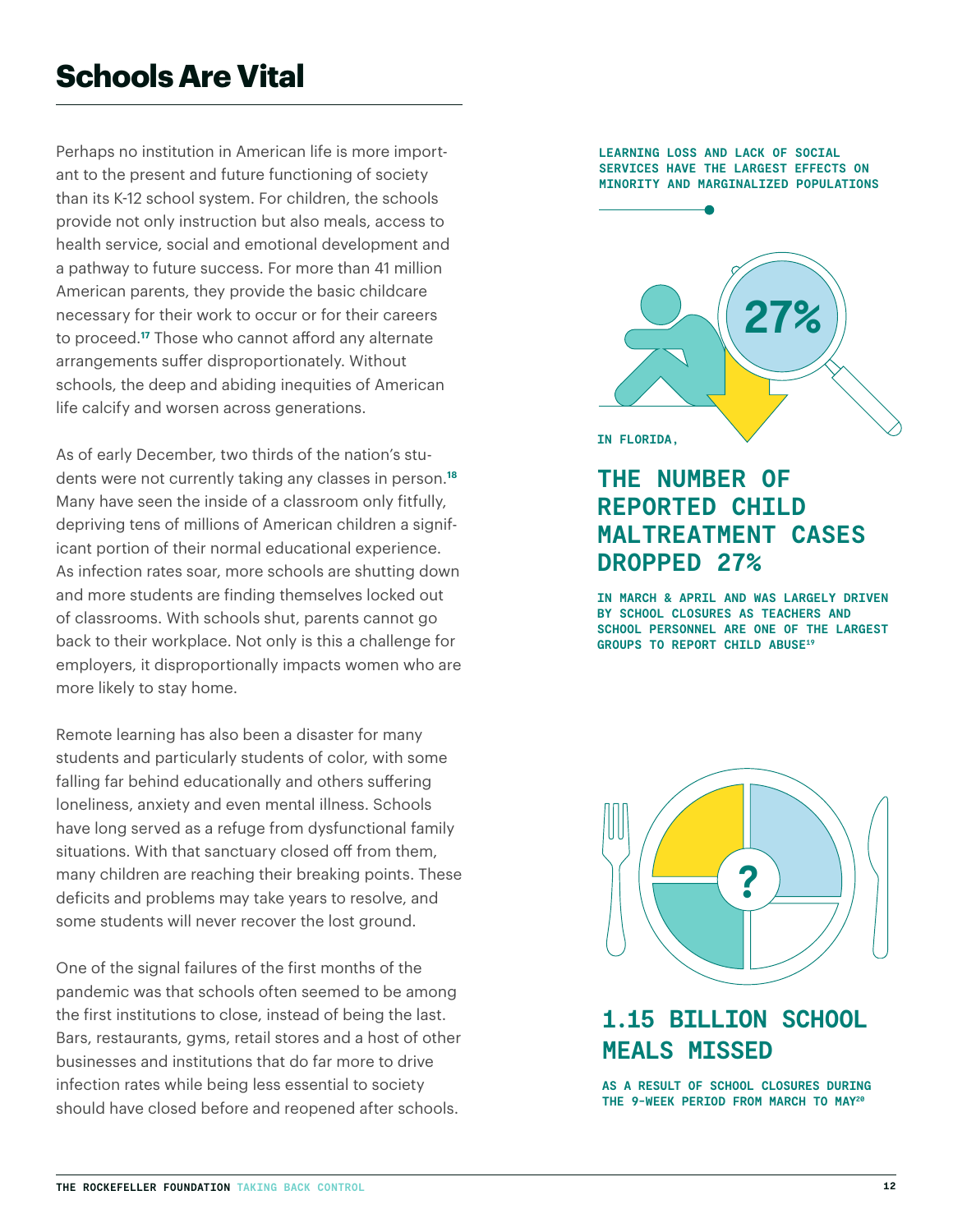

Nonetheless, school closures were in many localities prudent measures to protect teachers and students when appropriate mitigation measures were impossible. Studies have found that about half of infected children never show symptoms.**[21](https://www.healthline.com/health-news/children-may-be-silent-carriers-of-covid-19 
)**

Without mitigation measures in place, schools were initially considered high-risk environments for transmission due to close and prolonged contact among large numbers of people in poorly ventilated indoor environments with many high-touch surfaces. More recent studies have found that infection rates in schools have been very low, and generally far below the overall community rates — about 0.14 percent for students and 0.36 percent for teachers and staff.**[22](https://statsiq.co1.qualtrics.com/public-dashboard/v0/dashboard/5f78e5d4de521a001036f78e#/dashboard/5f78e5d4de521a001036f78e?pageId=Page_c0595a5e-9e70-4df2-ab0c-14860e84d36a 
)** Even in communities with intensive outbreaks, infection rates among teachers and staff hovered around 1 percent. Importantly, there has been no evidence of outbreaks linked to schools.**[23](https://www.npr.org/2020/10/21/925794511/were-the-risks-of-reopening-schools-exaggerated 
)**

Experience in schools and universities that have instituted regular rapid turnaround testing, coupled with mandatory mask usage and social distancing, shows that transmission rates within these institutions are extremely low to non-existent.**[24](https://www.npr.org/sections/health-shots/2020/08/15/902616040/can-testing-students-for-coronavirus-twice-a-week-prevent-campus-outbreaks 
)** And it is the transmission rate, of course, that determines the safety of an environment for opening.

Still, teachers are not first responders or police or firefighters. They did not go into the profession with the understanding that they would put themselves or their families at risk for the sake of others. Their insistence on protections against the risks of infection has been reasonable. For some, strong mitigation measures like mask-wearing, six-feet distancing, improved ventilation and symptomatic screening has been enough. Others have insisted that testing be used proactively to find asymptomatic and pre-symptomatic staff and students who may be silently spreading infections in school buildings.**[25](https://www.pnas.org/content/117/30/17513 
)** Until very recently, such insistence ensured that closures remained in effect since the tools to conduct routine and widespread screening were difficult and, in the majority of cases, impossible to sustainably secure.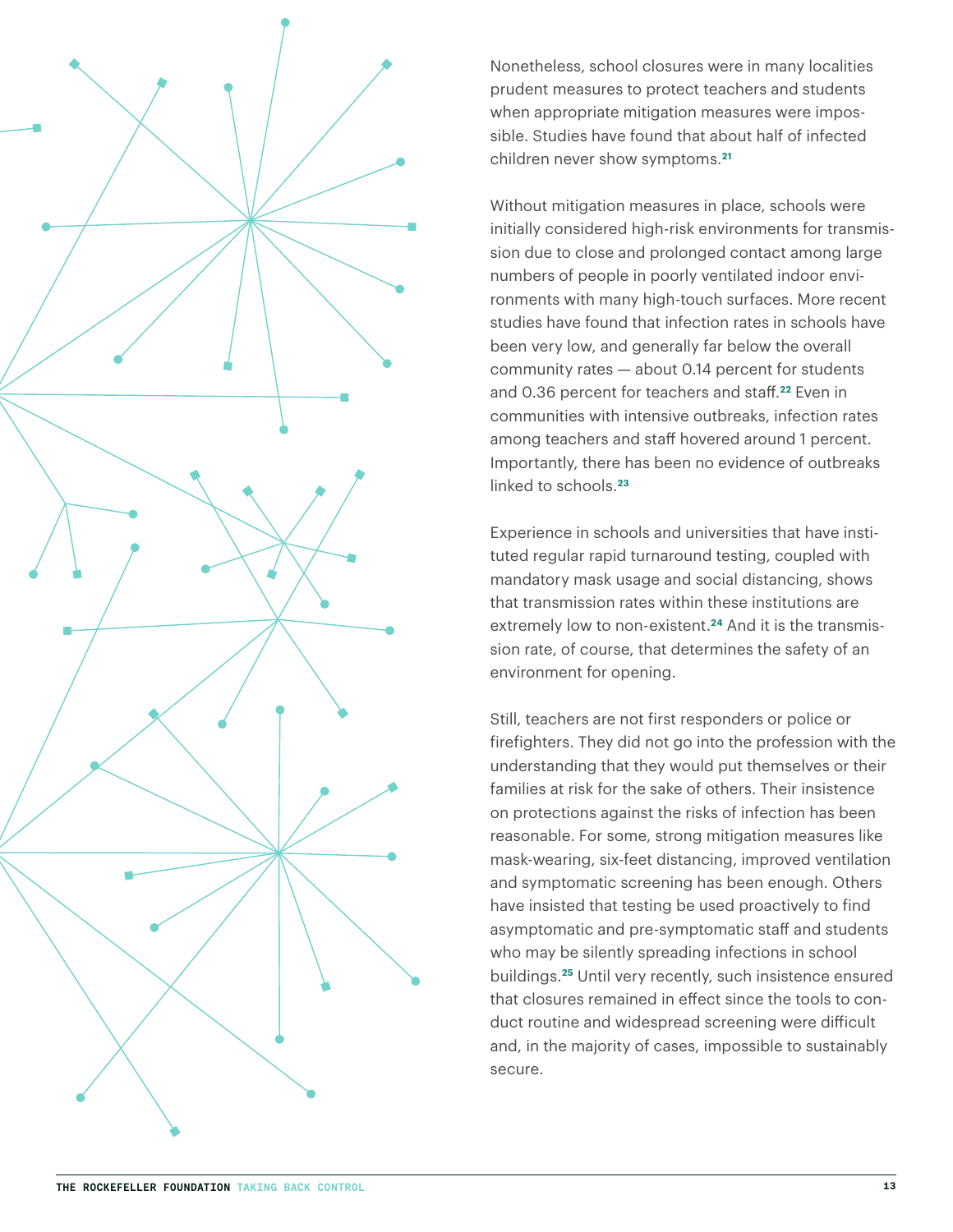### Learning Losses and Importance of Reopening Schools

According to a recent McKinsey report,**26** the prolonged period of remote learning dramatically affects educators, parents and teachers, from rising rates of depression and anxiety to the loss of student learning. Like with other facets of the pandemic, the impact has been especially burdensome for Black, Hispanic and indigenous communities. Multiple polls show that students in urban areas and large school districts, especially of Black and Hispanic backgrounds, are less likely to attend in-person classes, likely because of ripple effects of the pandemic on those communities.

The learning loss of this year is proving to be significant — with students on an aggregate basis likely to lose an average of five to nine months of learning by the end of this school year in mathematics. Students of color could be six to 12 months behind in mathematics, compared with four to eight months for white students.**[27](https://www.mckinsey.com/industries/public-and-social-sector/our-insights/covid-19-and-learning-loss-disparities-grow-and-students-need-help#
)** Additionally, the pandemic has not just forced schools to remain remote; it has also prompted some students to leave the school system altogether. An NPR survey of more than 60 school districts across 20 states found that kindergarten enrollment is down an average of 16% this year, which can have a profound effect on children's skill development and long-term academic progress.**<sup>28</sup>**



### **LESSONS LOST**

United States, quality of remote instruction % of K-12\* students, March-May 2020

\* Kindergarten to 12th grade

\*\*Compared with in-room learning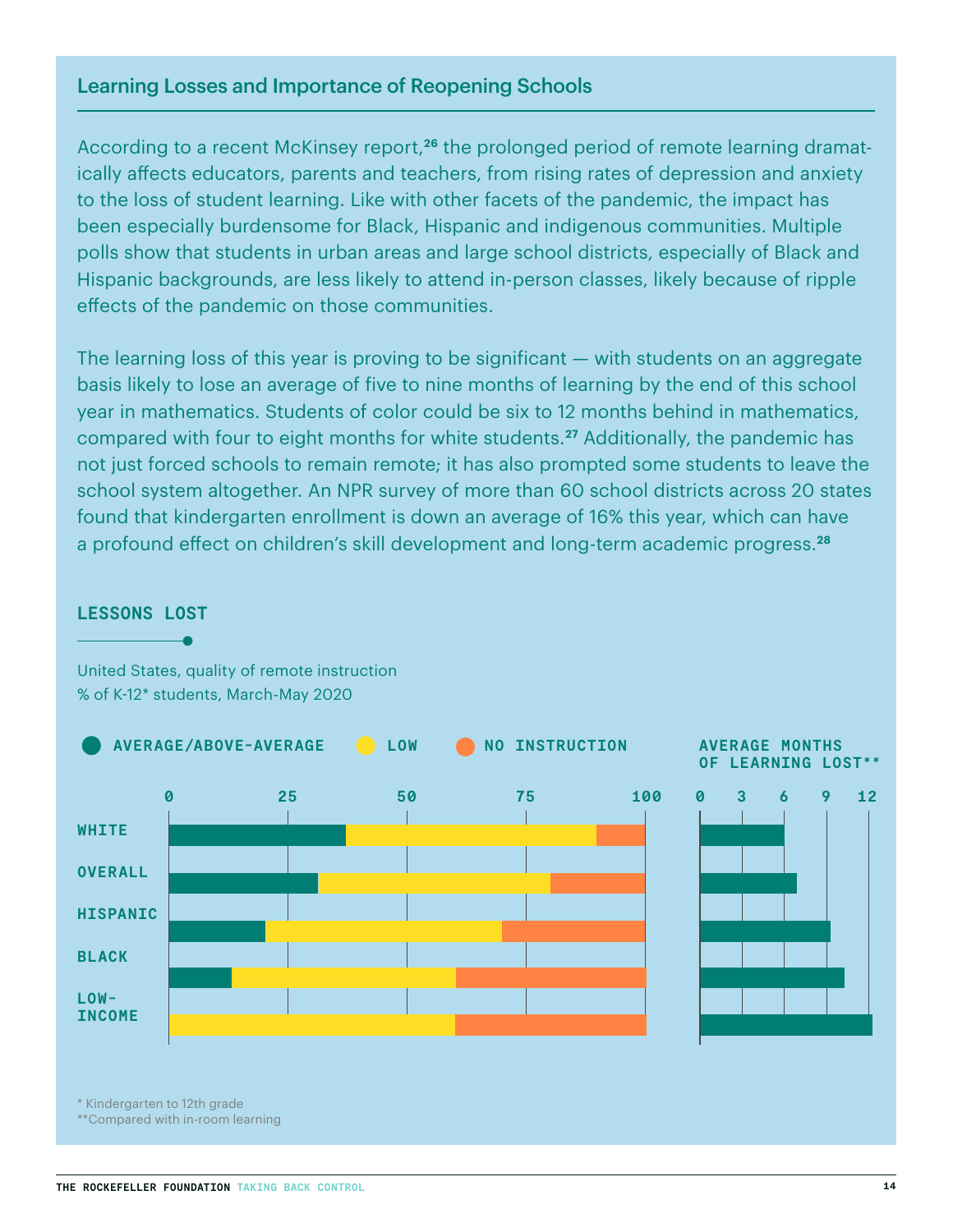Come January, with testing capacity rising rapidly and the potential to augment PCR capacity much further, all of that can change. So even in the midst of a prairie fire of Covid-19 infections, schools that undertake mitigation measures can not only offer refuge, sustenance, learning and a future to students but provide teachers with one of the safest public spaces available to them while providing communities with important tools to suppress local infection rates.

A well-executed testing plan can not only make infection control more effective, but it will provide teachers and parents alike tangible evidence that their concerns are being addressed and that they and their children's safety are being prioritized. Tests engender knowledge and trust not only in those being tested but in the wider community.

While these testing programs will be made available to all schools, they should begin with elementary schools. Providing education and care for society's youngest children is vital.

# Student and teacher populations at each level of schooling by the Numbers

|                           | <b>ELEMENTARY</b> | <b>MIDDLE</b> | <b>HIGH</b>  | <b>TOTAL</b> |  |
|---------------------------|-------------------|---------------|--------------|--------------|--|
| <b>Public Schools</b>     | 56,08629          | 18,28230      | 23,78931     | 98,157       |  |
| <b>Students</b>           | 19,800,00032      | 15,500,00033  | 15,400,00034 | 50,700,000   |  |
| <b>Teachers and Staff</b> |                   |               |              | 8,600,00035  |  |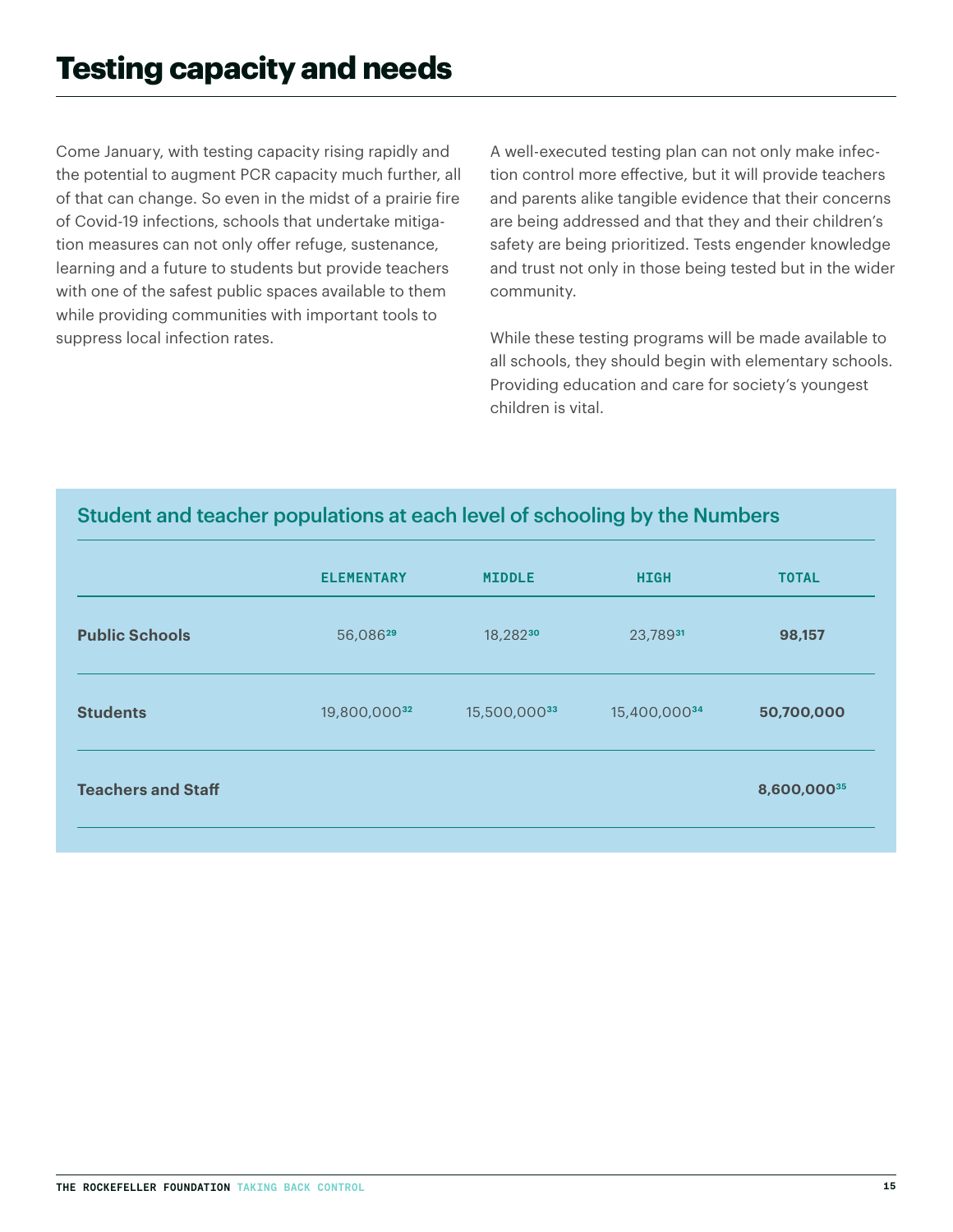### Estimated Monthly Capacity of All Tests by the Millions

This report is intended to offer a basic analysis of whether schools will have the tools to reopen safely early next year. The first part of that analysis is a survey of expected Covid-19 testing capacity in each of the first six months of 2021. This table shows those capacities.

| <b>TEST TYPE</b>                                | $SEP-20$    | <b>DEC-20</b>  | $JAN-21$     | <b>FEB-21</b> | $MAR-21$ | <b>APR-21</b> | $MAY-21$ | $JUN-21$ |
|-------------------------------------------------|-------------|----------------|--------------|---------------|----------|---------------|----------|----------|
| Antigen Point of Care EUA Today                 | 36          | 95             | 100          | 135           | 146      | 156           | 170      | 190      |
| Molecular Point of Care EUA Today               | 5           | 7              | 15           | 21            | 24       | 24            | 25       | 27       |
| <b>Total POC &amp; Home EUA Today</b>           | 41          | 102            | 115          | 157           | 170      | <b>180</b>    | 195      | 217      |
| Antigen Point of Care EUA Future*               | $\Omega$    | 10             | 44           | 85            | 110      | 145           | 187      | 215      |
| <b>Home DIY EUA Future</b>                      | 0           | $\overline{O}$ | 3            | 34            | 86       | 118           | 144      | 162      |
| <b>Molecular Point of Care EUA Future</b>       | 0           | $\Omega$       | $\mathbf{1}$ | 3             | 6        | 8             | 9        | 10       |
| <b>Total POC &amp; Home Future</b>              | $\mathbf 0$ | 10             | 48           | 122           | 202      | 271           | 340      | 387      |
| <b>Subtotal POC &amp; Home</b>                  | 41          | 112            | 163          | 279           | 372      | 451           | 535      | 604      |
| Antigen Central Lab EUA Future                  | $\Omega$    | $\Omega$       | 3            | 32            | 51       | 59            | 60       | 73       |
| <b>Lab Based PCR</b>                            | 75          | 100            | 100          | 105           | 115      | 125           | 125      | 130      |
| <b>Additional Lab Based PCR</b><br>with Pooling | 0           | $\overline{O}$ | 25           | 38            | 173      | 250           | 469      | 488      |
| <b>Grand Total</b>                              | 116         | 212            | 291          | 453           | 710      | 885           | 1,188    | 1,294    |

\*Assumes December EUAs Source: Health Catalyst Group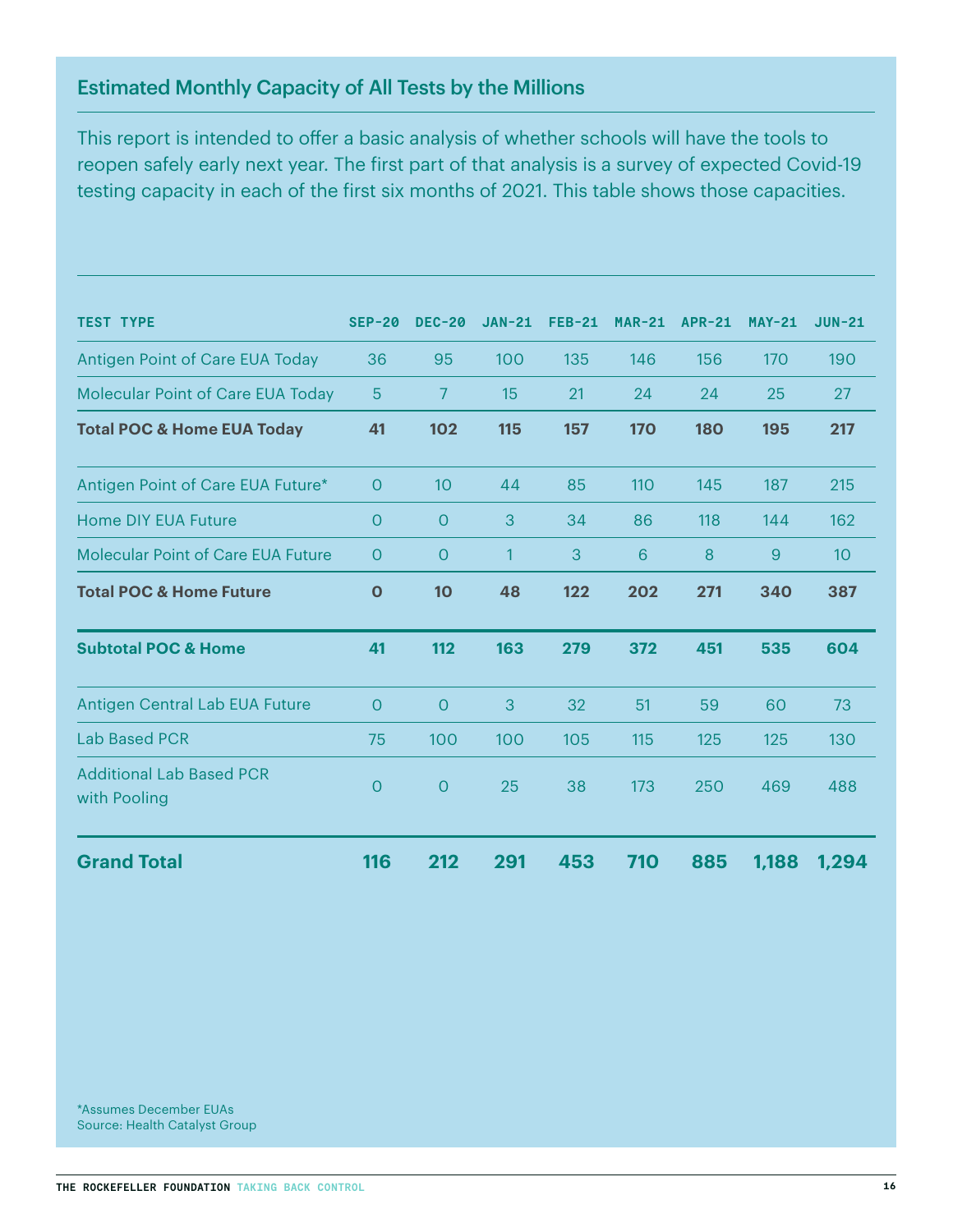### Transmission Rates in School

Currently, available data suggests that general infection rates in high schools mirror the prevalence of Covid-19 in the surrounding community.**[36](https://www.washingtonpost.com/opinions/2020/11/20/covid-19-schools-data-reopening-safety/?arc404=true
)** While case rates among school staff and high school students appear to be similar to the general population, case rates among elementary and middle school students are lower than the rate for the general population, which is consistent with the understanding of lower disease rate in younger ages.**[37](https://www.nature.com/articles/s41591-020-0962-9
)**

Precautionary measures such as masking, distancing, and handwashing are recommended by the U.S. Centers for Disease Control and Prevention (C.D.C.) to reduce the risks of transmission among students, teachers, and staff in school.**[38](https://www.cdc.gov/coronavirus/2019-ncov/community/schools-childcare/cloth-face-cover.html
)** Evidence shows that children in U.S. schools are at no higher risk for transmission of Covid-19 while in the classroom when multi-modal mitigation measures, such as masking, distancing, and limited in-person density precautions are in place. In many cases the data shows that even one of these mitigation measures can reduce the case count in schools.**[39](https://statsiq.co1.qualtrics.com/public-dashboard/v0/dashboard/5f78e5d4de521a001036f78e#/dashboard/5f78e5d4de521a001036f78e?pageId=Page_ffb4dc52-5543-46b2-8126-2b7229fd1b17
)**

### **CASE COUNTS IN SCHOOLS WITH AND WITHOUT STUDENT MASK POLIC[Y40](https://statsiq.co1.qualtrics.com/public-dashboard/v0/dashboard/5f78e5d4de521a001036f78e#/dashboard/5f78e5d4de521a001036f78e?pageId=Page_ffb4dc52-5543-46b2-8126-2b7229fd1b17
)**

Schools with mask wearing policies experienced overwhelmingly lower case rates than schools that didn't require masks for both students and staff.

### **STUDENT AND STAFF CASE RAT[E41](https://statsiq.co1.qualtrics.com/public-dashboard/v0/dashboard/5f78e5d4de521a001036f78e#/dashboard/5f78e5d4de521a001036f78e?pageId=Page_c0595a5e-9e70-4df2-ab0c-14860e84d36a
)**

Early evidence indicates U.S. schools pose no higher risk for Covid-19 transmission when precautions such as masking, screening, and distancing are in place. The case rate among school staff and high school students is similar to the population, elementary and middle school students is lower than the rate for the general population.

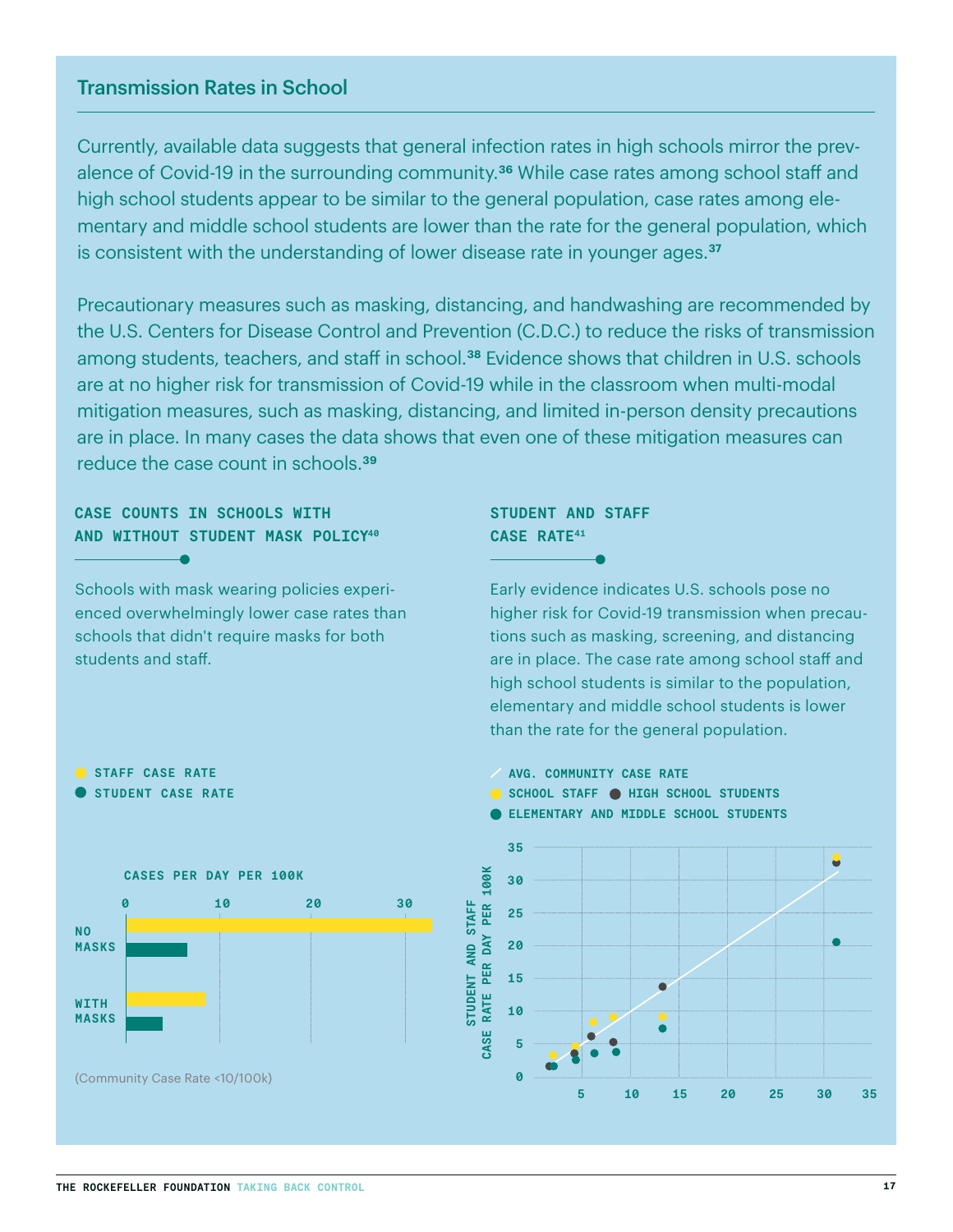The beginning of this report offered a series of recommendations for immediate executive actions that could make testing far easier to provide to schools. These suggestions spring from months of discussions in the [State & Territory Alliance for Testing \(STAT\),](https://www.rockefellerfoundation.org/covid-19-response/stat/) the [Testing Solutions Group](https://www.rockefellerfoundation.org/covid-19-national-testing-solutions-group/) and others who have participated in conversations and meetings organized by The Rockefeller Foundation.

Centralizing the purchase and distribution of tests is an important mechanism to limit prices, set purchase expectations for manufacturers, secure sustainable and predictable supply, and ensure that tests are reliably available to schools based on risk rather than personal connections and ability to pay.

In conjunction with federal procurement and support, local or state public health officials would guide the implementation of school testing plans. Widespread concerns about liability exposure and the perceived accuracy of antigen tests need to be allayed first by a liability waiver and second by an unequivocal endorsement of the value of pooled PCR and antigen tests, including for asymptomatic individuals.

Another barrier has been a process to get waivers from the Clinical Laboratory Improvement Amendments (CLIA) that is not clear and straightforward for schools and other screening settings.**[42](https://www.agencyiq.com/covid-weekly-recap-a-significant-change-to-fdas-authority-over-laboratory-tests-new-guidance-on-fda-inspections-fda-clarity-on-diagnostic-and-face-mask-policies/ 
)** Some state governors have issued blanket CLIA waivers, but the waivers have flummoxed a variety of school and private sector players in other states. If states want to require that testers undergo some form of certification, they can do that.

But the federal government needs to quickly create a streamlined regulatory process for Covid-19 testing, including support for states and local governments to implement it.

In addition, the federal government must invest in expanding capacity in six to 10 regional PCR labs, either private or public, to substantially increase testing capacity and ensure 24-hour or less turnaround time for results – with school reopening as the first priority for use of the additional testing capacity. This can take as little as six to eight weeks with proper investment and coordination. As infection rates go down, schools may require less frequent testing for children and capacity could be freed for rapid testing analysis at businesses and for other frontline workers.

Finally, since the beginning of the pandemic, federal health regulators have required that test results be reported to health authorities and comply with HIPAA privacy rules. These were prudent measures intended to track the scale and location of outbreaks so mitigation measures could be quickly deployed. And since the earliest tests were both lab-based and largely intended for diagnostic purposes, the requirement was fairly easy to fulfill.

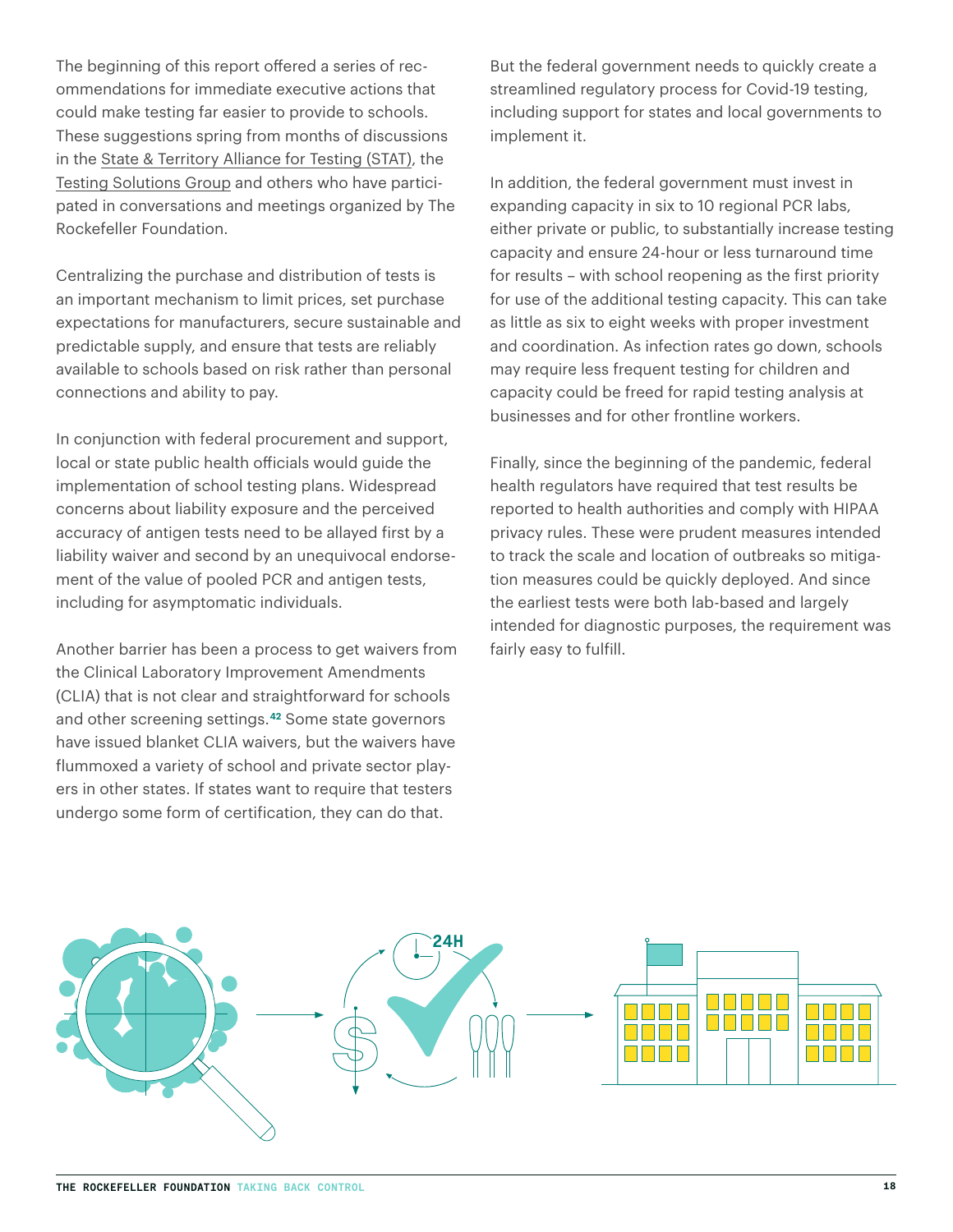But as testing moves from labs to tents to homes and from diagnosis to screening and surveillance, the reporting requirements have created unnecessary bur dens, particularly for schools. And they aren't working: already, only a fraction of the nearly 50 million antigen assays used have had their results reported. And while the privacy of student information at schools has long been a priority, adding the force of law to keeping stu dent Covid-19 test results confidential as HIPAA does has frustrated many school administrators.

Data and privacy are important but certainly not at the expense of saving lives. We should modify the report ing and HIPAA requirements to focus only on updating positivity rates (to support surveillance) and to enable timely but non-burdensome reporting of positive cases. Electronic reporting tools linked to laboratories performing the tests could support this effort. Much of the required data are less important now, considering the widespread nature of the infection rate. Wastewater treatment surveillance and hospital case rates provide at least partially adequate measures of local peril.

The federal government must also provide much more financial support for screening and surveillance test ing. Such tests are primarily economic tools, not solely healthcare ones. Congress must authorize additional funding for this type of testing in high-risk settings, including schools.

Another measure that is featured in some current leg islative proposals and should be considered is federal funding to provide financial relief to essential workers who test positive for Covid-19 or are required to quar antine and do not have paid leave.

The only way to stamp out an infectious disease is to ensure that everyone is able to quarantine them selves upon learning that they are infectious. But for low-income families, coronavirus infections — even if they do not lead to illness — can spell economic ruin with weeks-long quarantines that prevent bread winners from working. A payment would ease such strains and offer some incentives for working families to report positive test results and undertake resulting quarantines.

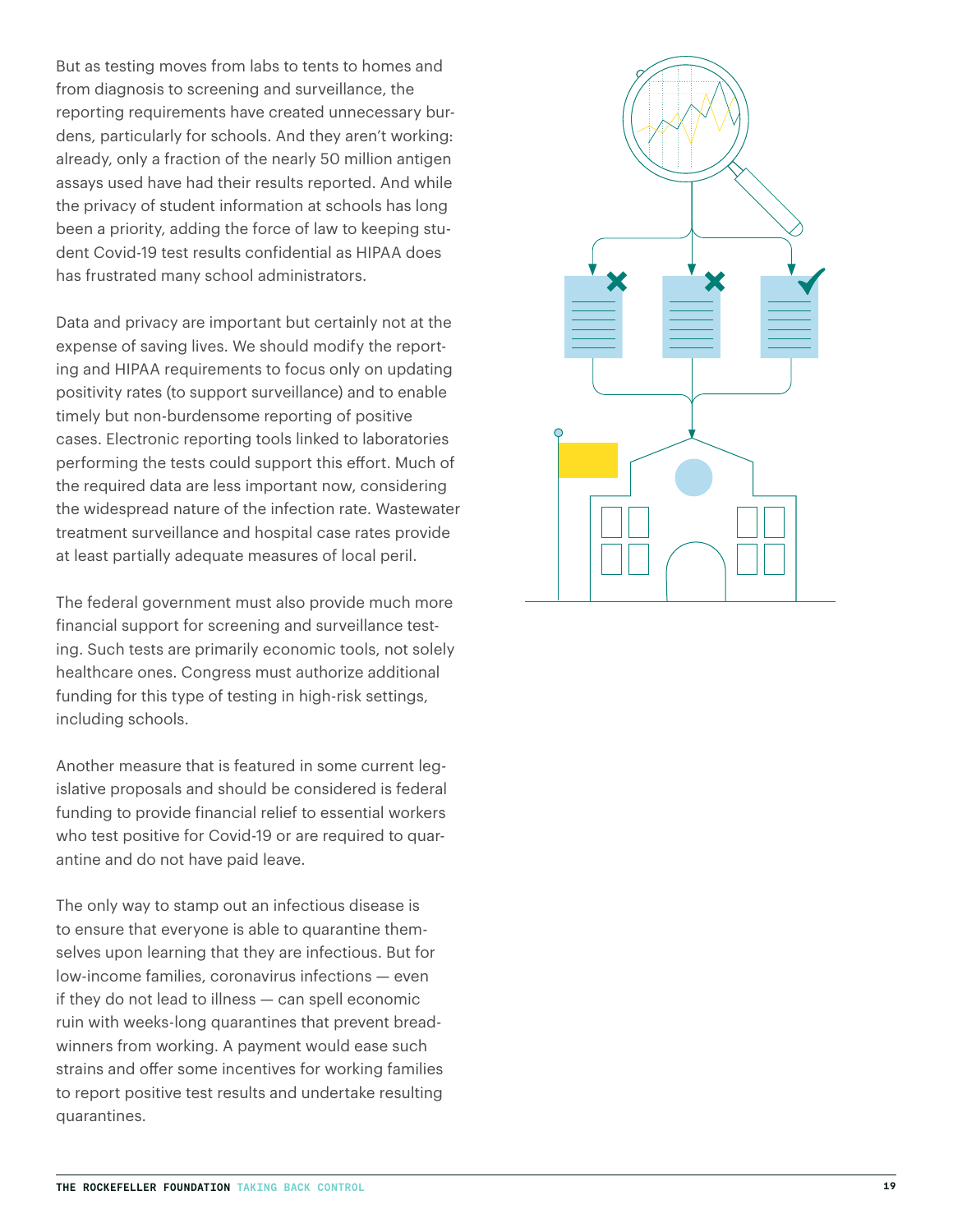# **Testing Protocols and Other Mitigation Measures**

Nearly two months ago, The Rockefeller Foundation along with the Duke Margolis Center for Health Policy and the Johns Hopkins Center for Health Security released a detailed [report](https://www.rockefellerfoundation.org/report/risk-assessment-and-testing-considerations-for-reducing-sars-cov-2-transmission-in-k-12-schools/) describing testing protocols to arrest Covid-19 transmission in K-12 schools. The report offered an array of testing protocols depending upon community transmission rates and types of tests.

The explosive growth in infections has since made choosing a testing protocol simple. With every corner of the country at high risk, schools must choose between an intensive and a very intensive testing plan. Teachers and staff — who are most likely to become infected and suffer illness — must be tested twice weekly. But that is possible and can be made easier.

Districts should use testing among students to help with surveillance in conjunction with other measures like masks, distancing, ventilation, frequent handwashing, and other measures to mitigate spread. Under this approach, all students should be tested once a week. The more limited demands necessary for opening elementary schools is one reason we have recommended they be the first opened.

Mounting such an aggressive testing system in every one of the nation's nearly 100,000 public schools over a six-week period will be the most herculean task the American educational system has ever tackled. It will require that everyone involved in education and school administration be committed to success. For many teachers, unions have become their most trusted advocate for workplace safety during the pandemic. No reopening plan will be successful in the face of decided union opposition, so getting their consent and agreement is crucial.

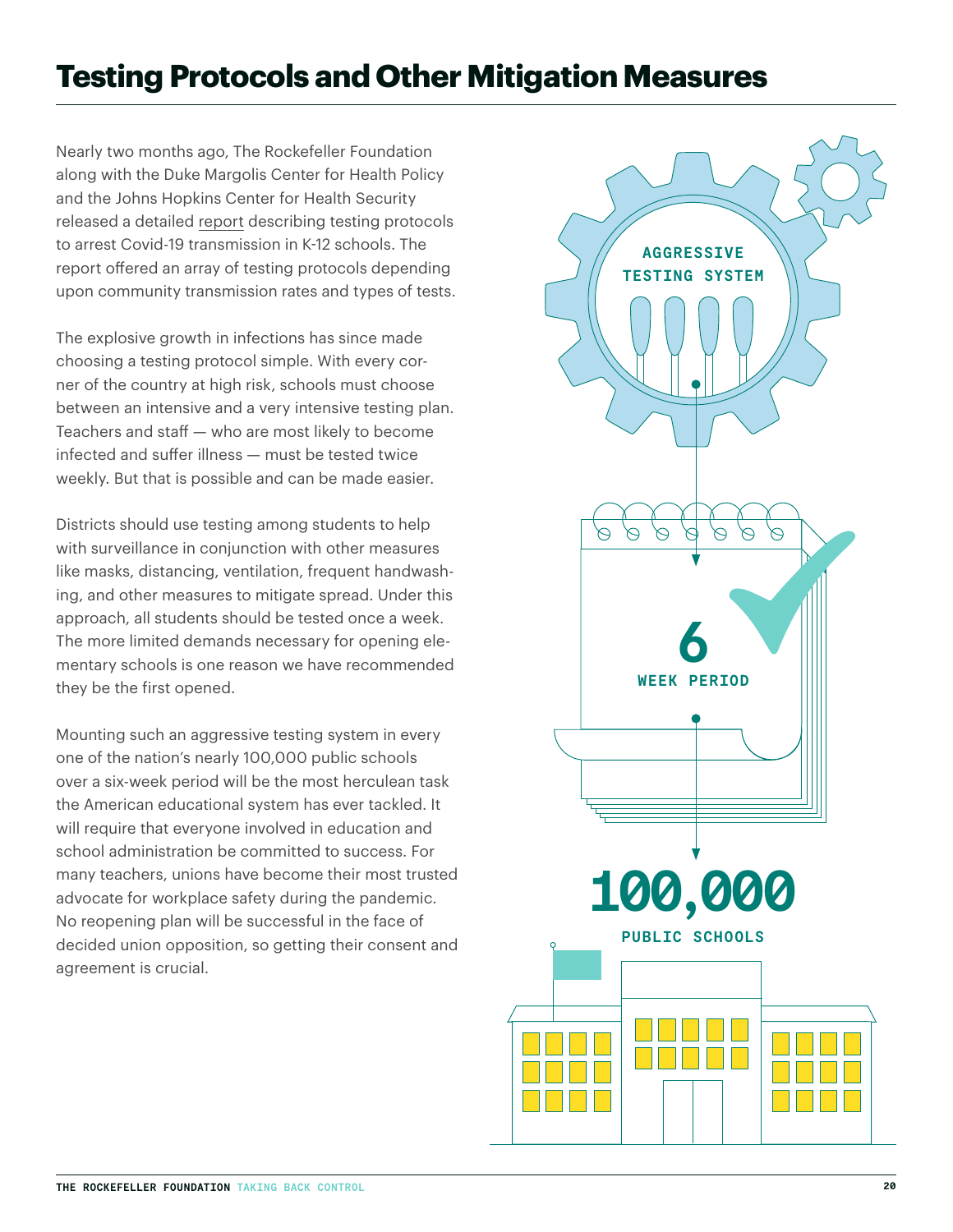### Best Practices on Testing

Over the past several months, a number of states have introduced and established innovative, effective testing programs that have mitigated spread in their communities and provided their residents increased security and confidence.

**COVIDCheck Colorado has Provided Timely, Low-cost, and Rapid Turnaround Time Testing to its Constituents to Support Reopening and Instill Confidence[43](https://covidcheckcolorado.org/?gclid=CjwKCAiAt9z-BRBCEiwA_bWv-NRdMv-DtCgLAtdTZZ0vzcA4KJe70ykIpHO3_J0MPyXM4JGykBXmnhoCq6UQAvD_BwE)[,44,](https://www.denverpost.com/2020/12/07/covid-19-vaccine-colorado-educators-teachers-priority/)[45](https://covidcheckcolorado.org/)** 

COVIDCheck Colorado was introduced by Gary Community Investments to provide Coloradans access to convenient, affordable, reliable tests with results delivered in 36 hours on average. With dozens of testing sites located across the state, COVIDCheck Colorado provides testing to both asymptomatic and symptomatic participants, while offering individuals with positive test results a telehealth consultation from a certified clinician at no additional cost. The program has been effectively utilized within the education space — regular asymptomatic testing is provided to teachers every two weeks. Since its inception, more than 100,000 tests have been administered to teachers with about a 0.5% positivity rate and immaterial levels of transmission. Over 40% of the positives identified via COVIDCheck Colorado testing were asymptomatic at the time of their test, meaning that this testing regime has prevented thousands of outbreaks since August. COVIDCheck Colorado ultimately aspires to provide resources to support opening schools to protect the state's kids, families and teachers. All signs point to a bright path forward, as early next year. COVIDCheck Colorado plans to partner with Yale's Saliva Direct to provide even more convenient testing to schools and districts aiming to reopen in January.

**Studies Performed by Commonwealth of Massachusetts Highlight Abbott BinaxNOW Strong Performance Compared to PCR tests<sup>46,[47](https://www.mass.gov/doc/binaxnow-antigen-test-graph/download)</sup></u>** 

Massachusetts recently published the results of a pivotal validation study of the Abbott BinaxNOW Rapid Antigen Test. Conducted at a High-throughput drive-through Community Testing Site, the study paired BinaxNOW and PCR tests for 1,613 symptomatic and asymptomatic participants. This real-world evaluation demonstrated that BinaxNOW has very high specificity in both adults and children and very high sensitivity in newly symptomatic adults. While Massachusetts plans to further study the test's sensitivity for symptomatic and asymptomatic children, the results have been welcomed by states seeking formal validation of the test's specificity and sensitivity.

### **University of Illinois and SHIELD T3 Partner to Offer Leading Testing Solutions to Help Open Campuses Across the State and Countr[y48](https://www.uillinois.edu/shield)[,49](https://splunk-public.machinedata.illinois.edu/en-US/app/uofi_shield_public_APP/home)**

The University of Illinois and SHIELD T3 are collaborating to offer an integrated testing solution featuring highly accurate, low-cost, and convenient saliva-based Covid-19 testing to universities across the state and the country. In addition to rapid response rates, targeted testing based on risk-based surveys, and app-enabled exposure notification, this program emphasizes tracing and quarantining as part of its comprehensive solution. Between July and December, over 980,000 tests were run on students, faculty, and staff, with results generally available within three to 12 hours with a positivity rate that generally remained <0.5%. As a result of the program, universities across the state were comfortable and successful in reopening and remaining open, promoting continued learning and research productivity, and mental health among students. SHIELD T3 is now working with over 50 colleges and universities nationwide with the goal of helping stand up variants of this integrated testing solution for the Spring 2021 semester.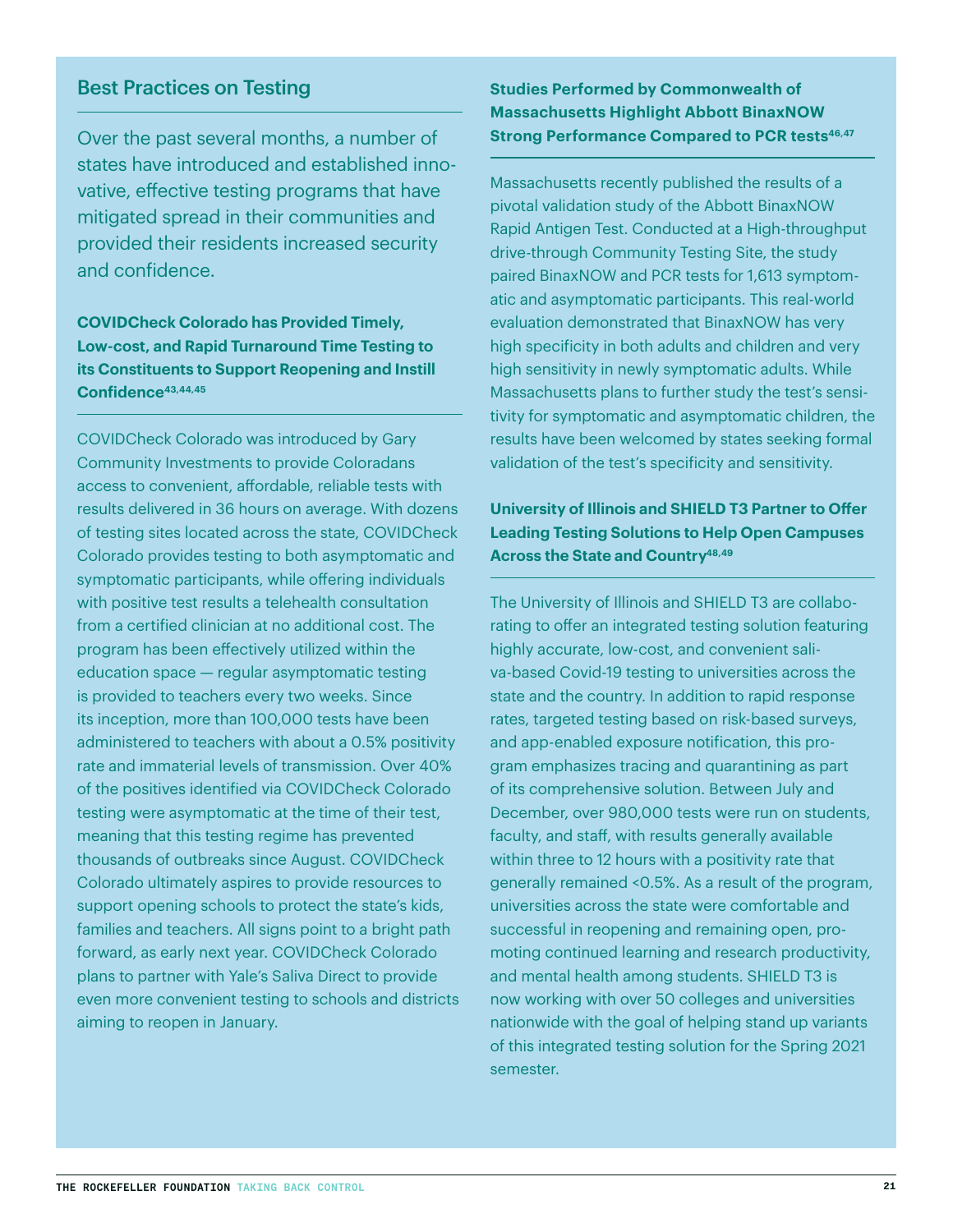# **Staffing**

Transitioning from in-class to remote learning has been a monumental effort that school administrators, staff and teachers have managed with remarkable speed. There have been glitches and misses to be sure, but these committed public servants deserve enormous praise for pivoting so quickly to a new and unproven way to educate students.

Asking those same administrators to create sophisticated new Covid-19 screening operations in weeks without considerable extra staffing would be neither realistic nor just. They need help.

Thankfully, one of the nation's seven uniformed services was created for precisely such a purpose. The U.S. Public Health Commissioned Corps are the deployable health experts to guide responses to public health emergencies. Foreseeing their need in a pandemic, the administration of President George W. Bush made considerable efforts to make this corps nimbler. Since the attacks on 9/11, corps members have understood they could be deployed to a public health emergency at a moment's notice.

That moment has arrived.

The corps has 6,000+ members,**[50](#page-32-0)** and we believe another 1,000 could be quickly recruited from the civilian ranks of the U.S. Centers for Disease Control and Prevention (C.D.C.), state public health departments, schools of public health and medical centers around the country. States have also used National Guard members, first responders, and scaled-up local public health workforces to respond to surge needs in the pandemic. The C.D.C. and the Commissioned Corps could provide training and support for the effective deployment of the testing implementation workforce.

In the next several months, however, the best use of both the active Commissioned Corps and a supporting testing workforce is to help school district superintendents get testing off the ground.

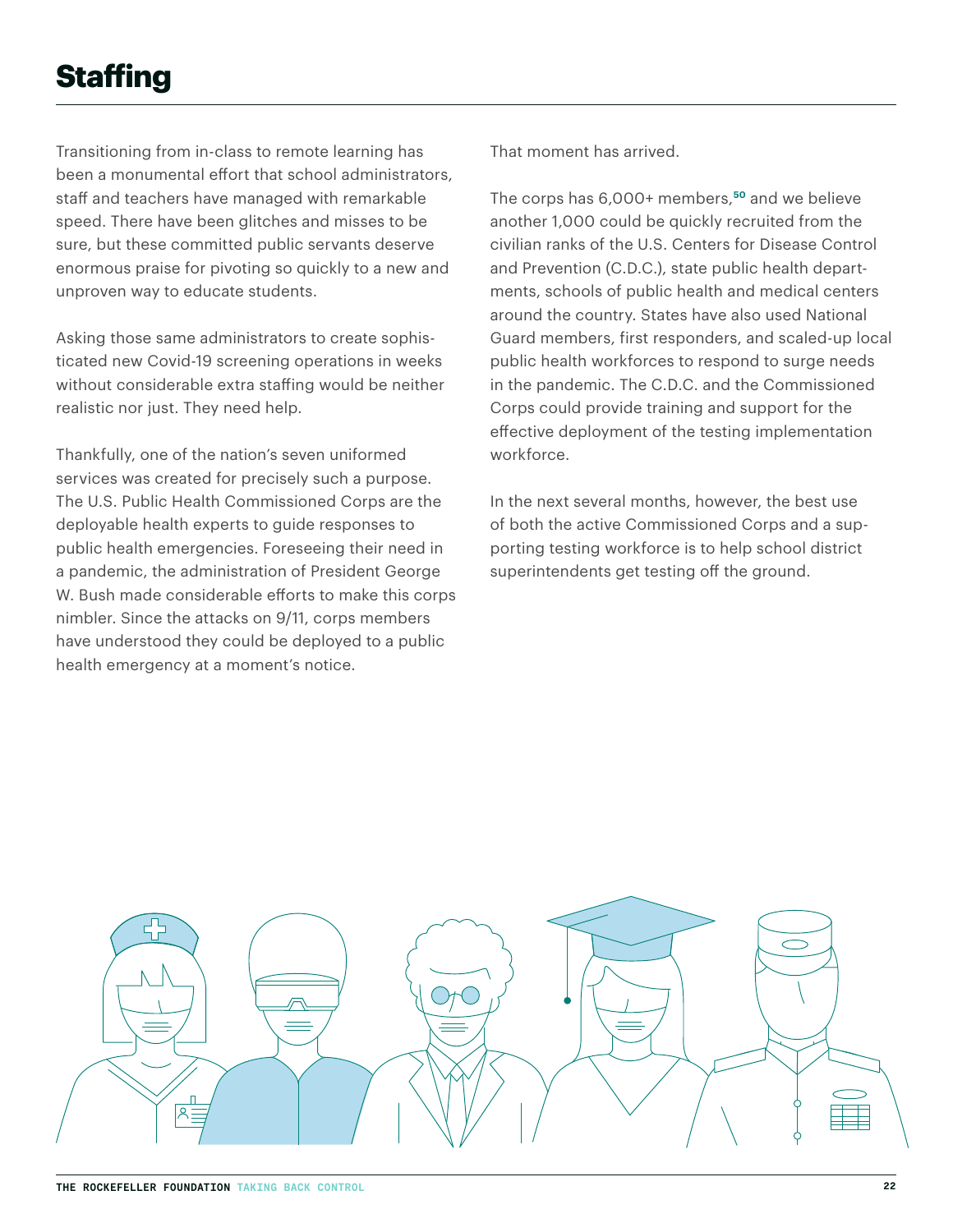# **Facilities and Other Supplies**

Covid-19 testing will require adaptability, especially during winter. Schools will need to set up orderly mechanisms for routine testing, for example by sample collection on a rotating basis when staff or students arrive, or through other designated mechanisms. Thankfully, there are now many examples of how such collection can occur. For all schools to do so, they will need the federal support we have described.

Masks, plastic barriers and sanitation supplies must also be provided to teachers and staff on a predictable and routine basis. This is not only clearly necessary for protections but the reliability of supply will prevent hoarding. Everyone in schools needs to be told and to actually believe that they will receive a care package of essential supplies every other week. Social distancing must be enforced, and ventilation assessments and improvements made and communicated.

#### **HERE IS THE CHECK LIST OF SCHOOLS' MOST CRUCIAL COVID-19 NEEDS:**





**3. Tents, trailers or other facilities needed to conduct tests daily.**



- **4. Staff for testing and mitigation education and morale building.**
- 
- **5. Improved ventilation through the use of centralized air conditioning, air filters for each room, open windows and fans in temperate climates or some other method.**



**6. Rearranged interiors so that classroom desks are separated by at least three feet, cafeterias reorganized and hallways taped off to allow movement only in certain directions.**



**7. Re-imagined schedules to prevent the entire student body from simultaneously rushing into hallways and each other.**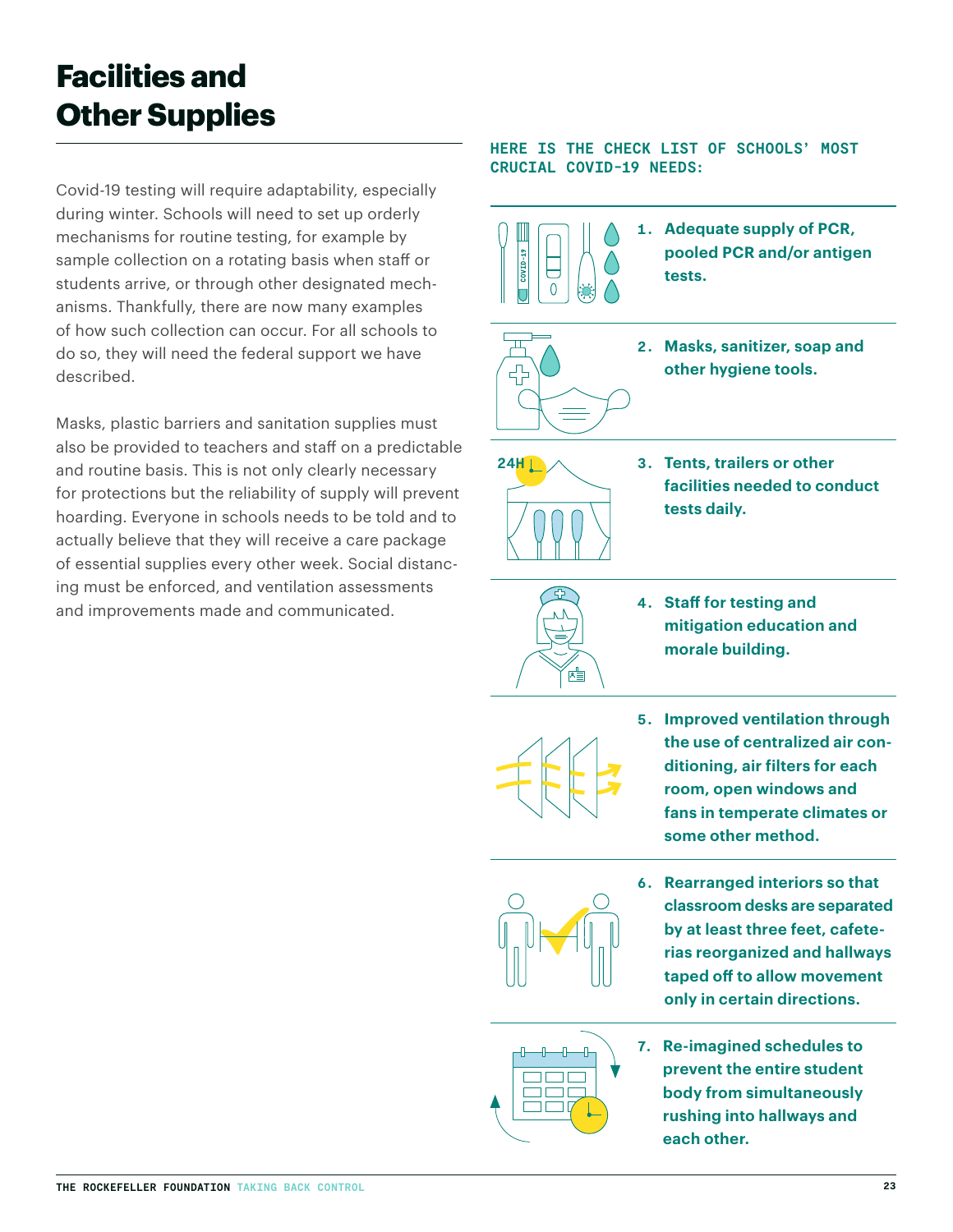### Healthy Buildings Promote Safer Schools

Harvard University's Healthy Buildings for Health initiative provides guidance on what type of strict control measures in schools can help limit the risk of Covid-19 transmission and outbreak among students, teachers and staff.**[51](#page-32-0)** The three components of Covid-19 exposure — intensity, frequency, and duration — can be reduced through practical, deliberate interventions. The guidance encompasses practices that can be adopted and integrated across classrooms, buildings, activities, schedules and policies, complemented by multi-layered framework that schools can adopt and adapt to their individual situations within their communities.

The multi-layered control strategies for reopen ing schools must consider individual protocols, building design and structure, and policies and procedures that create the safest environment possible. Students, teachers, and staff should be urged to wear masks, wash hands frequently, follow social distancing and minimize sharing of objects. Building air quality can be improved through mechanical ventilation systems with filters that are MERV 13 or higher and can be supplemented with portable air cleaners with high-efficiency particulate air (HEPA) filters. Other suggested physical measures include installing plexiglass barriers at fixed interaction locations and no-contact infrastructure like soap dispens ers and faucets. For schools, high-risk periods including transition times, lunch, and free time will require staggered, distanced structure. Managing these and other control strategies through a Covid-19 response team will improve coordination and response time. When adopted locally as part of a multi-layered approach, the strategies proposed by the Healthy Buildings initiative can help mitigate risk for Covid-19 trans mission in school buildings, which empowers schools to reopen with greater confidence and success.

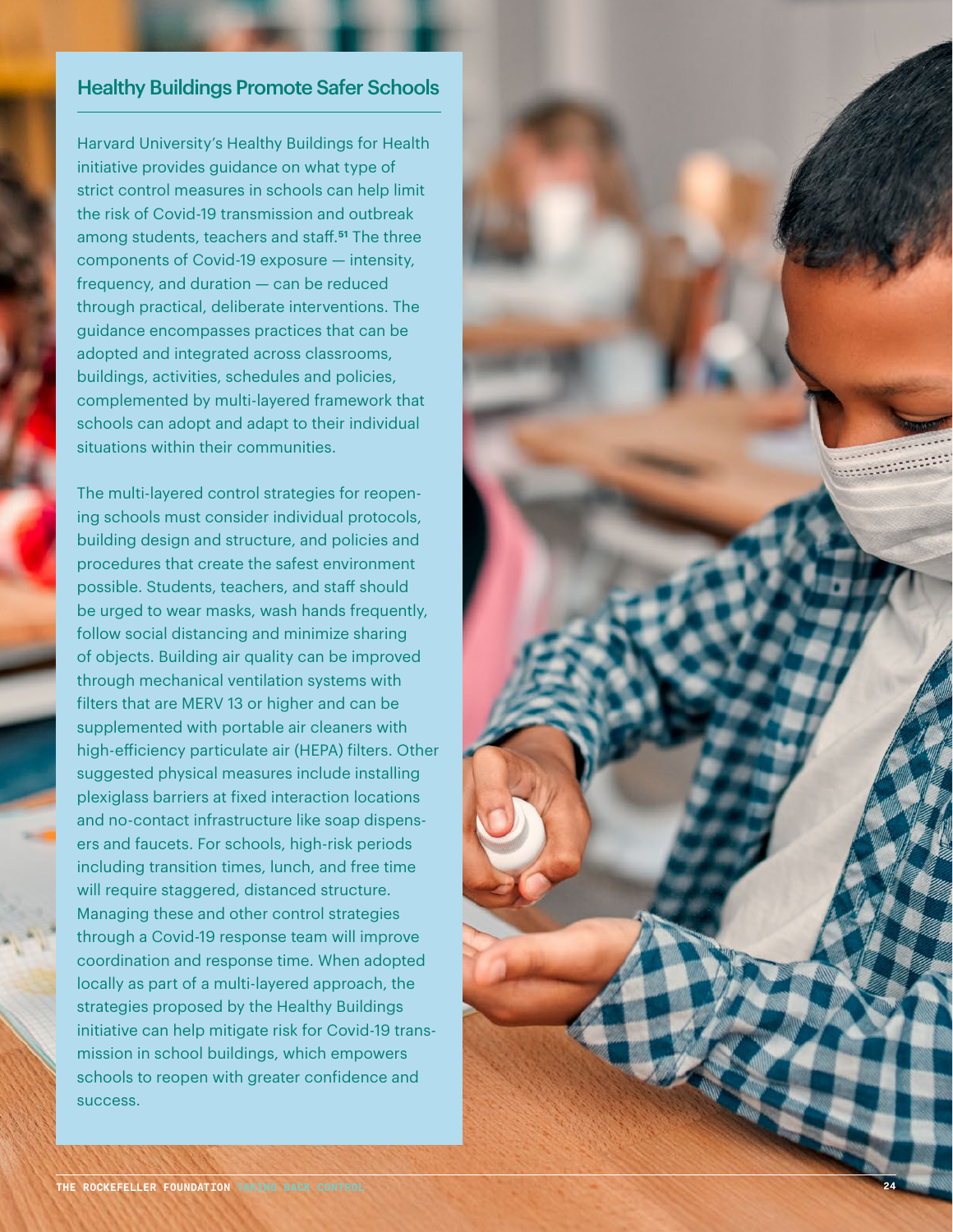Like all new disease outbreaks, scientific understanding of Covid-19 is evolving constantly and public health advice changes as more is learned, creating an environment of uncertainty that is ripe with unintentional misinformation as people struggle to learn new science and are confused by intentional disinformation from malicious actors. Helping people find trustworthy information is compounded by the sheer number of news outlets and social media platforms. Their inconsistent policies for addressing inaccurate information complicate the public health response. In this pandemic, the "infodemic" of misinformation and disinformation is putting lives at risk and must be addressed.

In the void, too many Americans are consuming misleading, confusing, false or even harmful information. Everything from the utility of masks, the science of social distancing, the safety of vaccines and even the existence of the virus itself has been questioned. Thousands have died as a result.



**MAJORITY OF AMERICANS WOULD GET ROUTINE TESTING FOR COVID-19, IF OFFERED AT WORK, AND WOULD ALLOW THEIR CHILD TO GET TESTED ROUTINELY AT SCHOOL[.52](#page-32-0)**

# Demand for Vaccine Information

Research from First Draft News finds that demand for vaccine information is high and the supply of credible information is low, which fuels a "cacophony of voices and narratives" from bad actors to create an environment of extreme uncertainty and mistrust of institutions and leaders.**[53](#page-32-0)** This requires meeting the demand with accurate, clear, credible information from newsrooms, tech platforms, trusted community leaders, and government leadership.

This is a critical stage in the Covid-19 pandemic. As vaccinations slowly roll out amid a surge of Covid-19 infections and deaths, increasing rates of vaccine skepticism threaten to jeopardize our response efforts. Recent surveys by Pew Research and Gallup found that only 51% to 60% of respondents said they would get a Covid-19 vaccine if it were available today, well below the minimum 70% threshold needed to achieve herd immunity.**[54](https://www.pewresearch.org/science/2020/09/17/u-s-public-now-divided-over-whether-to-get-covid-19-vaccine/
),[55,](https://news.gallup.com/poll/321839/readiness-covid-vaccine-falls-past-month.aspx)[56](https://www.pewresearch.org/science/2020/12/03/intent-to-get-a-covid-19-vaccine-rises-to-60-as-confidence-in-research-and-development-process-increases/)**

The pervasiveness of social media makes it easy to spread inaccurate information on Covid-19 or even create it. With the stakes as high as illness and death, newsrooms and social media platforms have a responsibility to ensure they are proactively working to shut down mis- and disinformation and promote scientifically accurate information.

This involves a 21<sup>st</sup> century approach to public health communications where trusted leaders can share guidance that is local, personal, and simple, but also informed by deep community engagement and behavioral insights.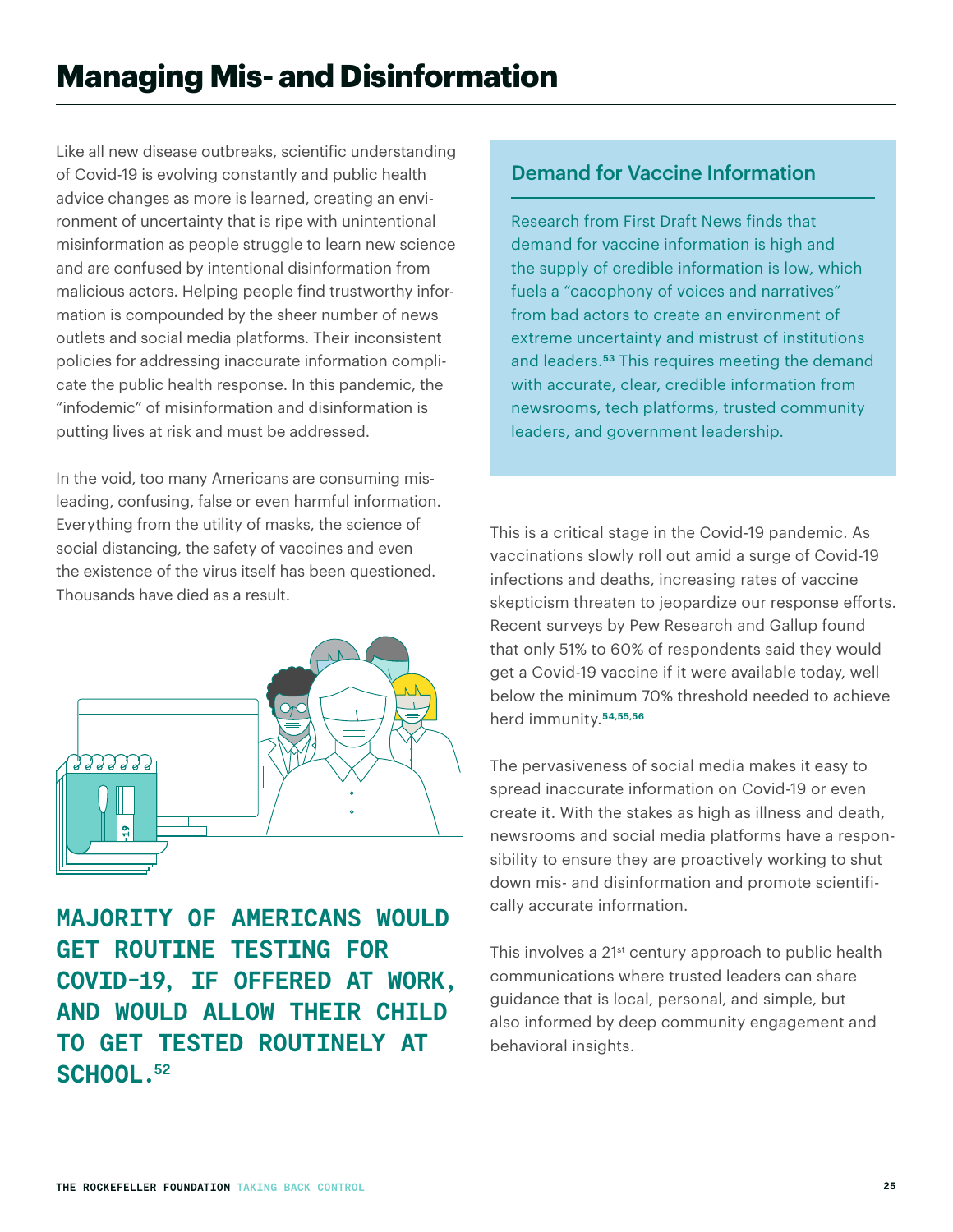# Trusted Information Sources

According to a global survey of over 300,000 people, local health workers, clinics, and community organizations are one of the most trusted sources of information.**[57](https://ccp.jhu.edu/kap-covid/kap-covid-country-profiles-with-demographic-disaggregation/)**

### **WHAT ARE THE TRUSTED SOURCES FOR COVID-19 INFORMATION IN THE UNITES STATES?**



#### **% OF INDIVIDUALS REPORTING TRUST IN INFORMATION SOURCE**

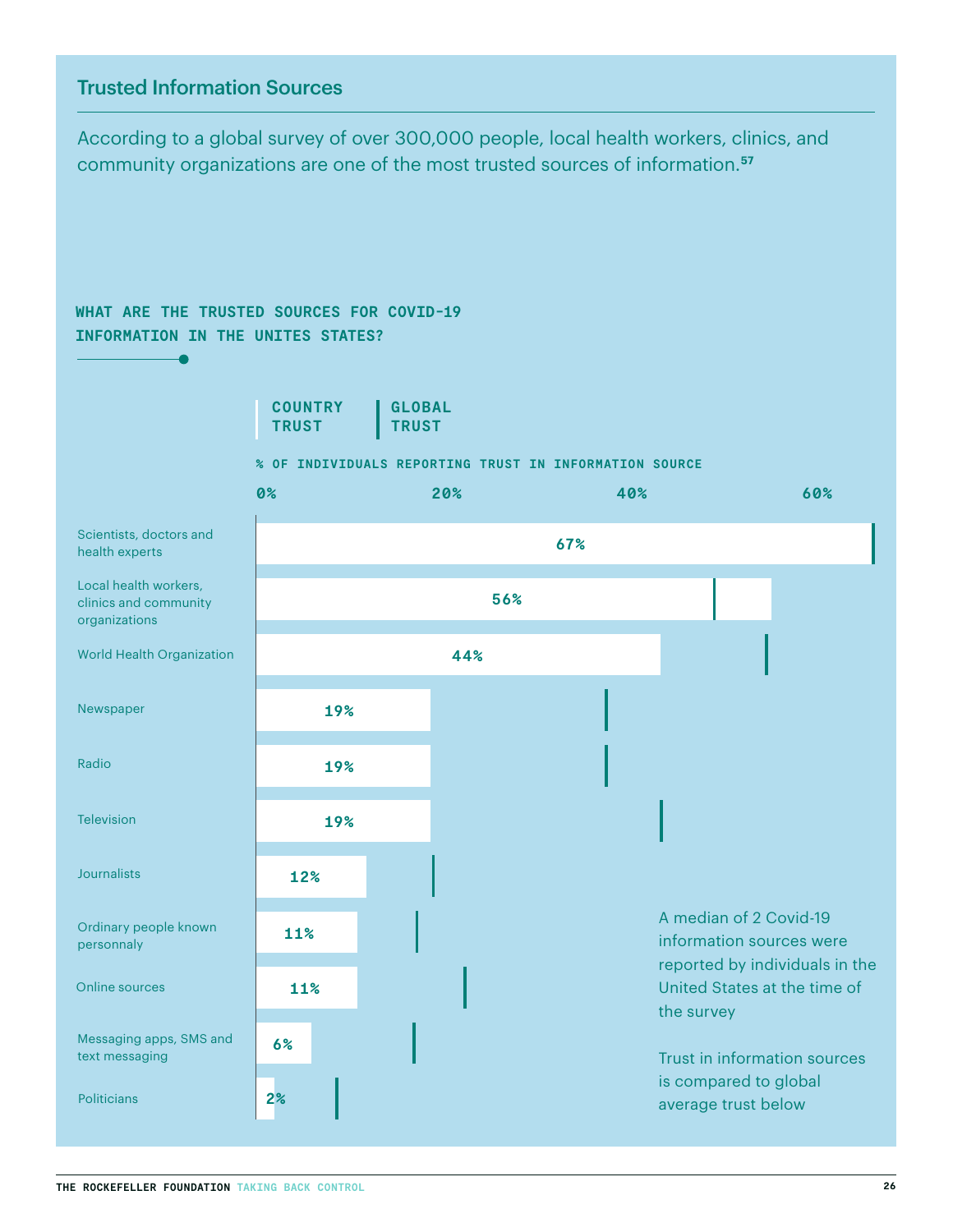#### **Among the most important actions in building back trust are:**



#### **Public Health Leadership**

The administration should offer a daily briefing on the pandemic led by the Covid-19 taskforce. The day's message should reflect the consensus of scientific opinion that avoids scientific and academic jargon, addresses changes in response efforts as the pandemic evolves, and be repeated in every forum available.



#### **Community-Led Response**

Communities must be heard and have ownership of their response efforts. The administration should engage with trusted community leaders — from family doctors to teachers to faith leaders — to disseminate fact-based, scientific messages for communities to make informed decisions on how best to protect themselves. Leaders should receive clear data-driven information and technical assistance on how to dispel misleading and false information and be able to discuss topics like the safety and accuracy of tests and vaccines, and the rationale behind vaccine prioritization. The administration should also provide an avenue for community leaders to share feedback that informs future public health messages. Lastly, C.D.C. and state and local officials must remove the cumbersome and lengthy government review processes that make it difficult for frontline workers to address questions and concerns in near real-time.



#### **Newsroom Education**

Newsrooms have an outsized role to play in preventing mis- and disinformation from taking root. The administration should host briefings with experts on the science behind public health guidance, the current information landscape, how to report on the pandemic without causing harm, risks specific to communities disproportionately impacted by the pandemic, and national security concerns.



#### **Accessible Data on Pandemic**

The Biden administration should help make data from reputable scientists and researchers easy and transparent to access and analyze. This will reinforce the administration's commitment to science and data. One mechanism can be through a national repository of planned, active and completed research in the Covid-19 Evidence Commons, which is a new project supported by The Rockefeller Foundation being driven by Arizona State University. The repository should combine the data with analysis so that anyone can easily interpret and understand the information.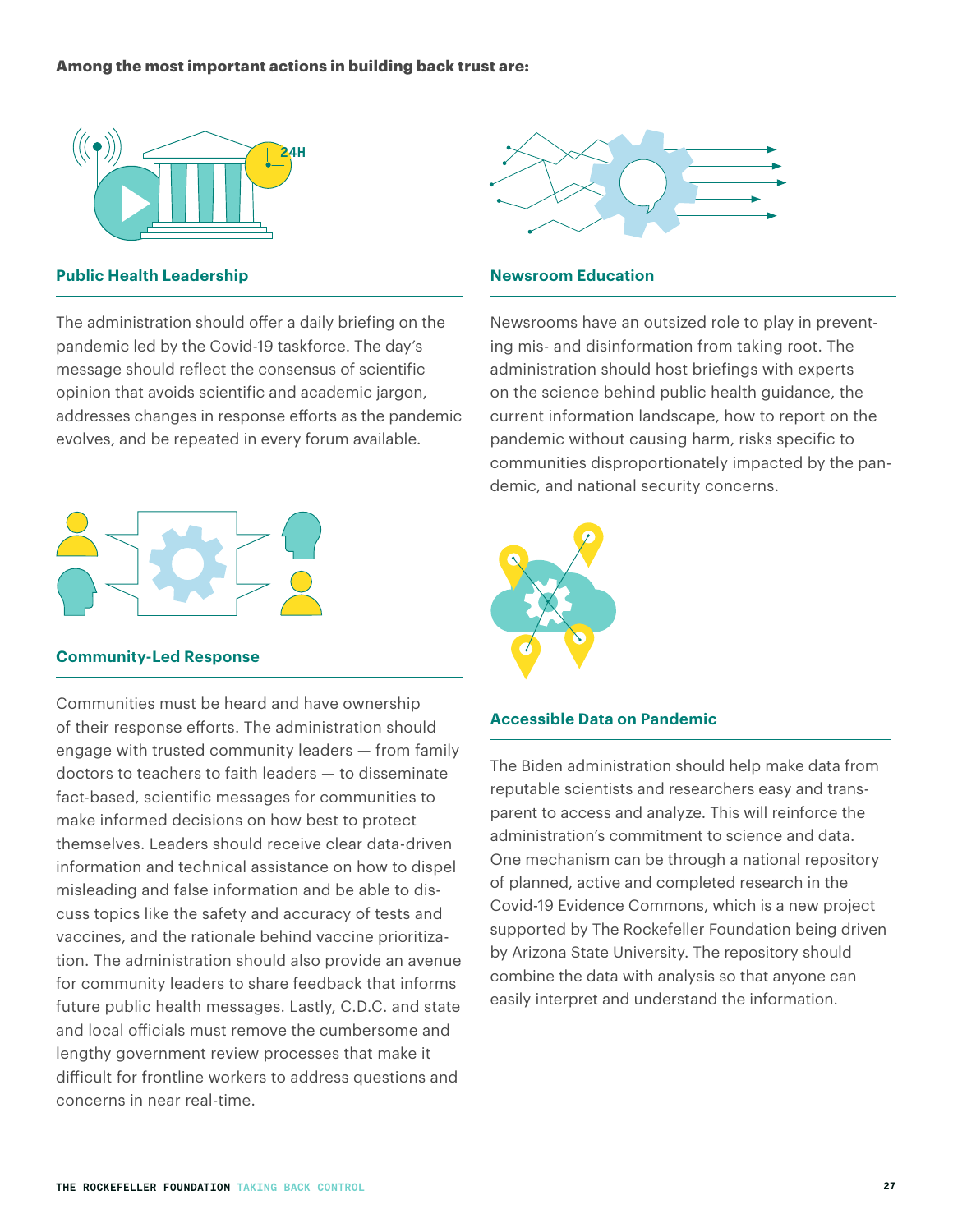

#### **Social Media Responsibility**

According to Pew Research, an estimated 1 in 5 Americans get their news from social media.**[58](https://www.journalism.org/2020/07/30/americans-who-mainly-get-their-news-on-social-media-are-less-engaged-less-knowledgeable/pj_2020-07-30_social-media-news_00-01/)** As the leading disseminator of mis- and disinformation, given their growing role as a source for news and information, Facebook, Twitter, Instagram and other social platforms must step up their responsibility for managing mis- and disinformation. Technology platforms should monitor Covid-19-related conversations to provide real-time alerts of mis- and disinformation, share information on the origins and influence, and change policies that prevent misleading and false information from spreading.



#### **Promote Harm Reduction**

Social and behavioral science must inform how public health officials communicate on effective mitigation measures to motivate Americans to wear masks, physically distance, wash hands, get tested, and vaccinated. Guidance needs to go far beyond the current abstinence-only message of staying home that further stigmatizes Americans who need to make a living, feel socially isolated, or who are genuinely confused by the seemingly arbitrary nature of some of the mandates. It is no wonder that current contact tracing efforts are failing — Americans do not want to be shamed by who they have been with and where they have gone.**[59](#page-32-0)** Instead, guidance and messaging should be compassionate and understanding of the devastating impact on normal American life.



#### **Informed by Data and Analytics**

Public health officials should use data science and behavioral analytics to reach Americans where they consume information, both on and offline. Practices used in marketing and advertising — A/B message testing, search engine optimization, microtargeting can be adopted to create culturally relevant, tailored messages that reach and resonate with Americans where they already consume information. Additionally, feedback loops from social listening should inform messaging to address confusion and fear in real-time.



#### **Guidance with Action**

The administration must be unafraid to continue to discuss the hard truths that mitigation measures like mask wearing will likely be necessary for another year. But messaging must be accompanied with a profound change in mindset among leaders, regulatory agencies, and scientists for large-scale action. The time for caution, pilot programs, small studies and tentative efforts is over. We know what works. Proven strategies must be operationalized by existing institutions. Public health guidance must follow through with actions that Americans can do now. Guidance on testing in K-12 schools must be accompanied with a rollout of readily accessible tests in schools and a plan for what happens if a teacher or student tests positive. Asking someone to quarantine after a positive test should be followed up with financial assistance so they can stay home.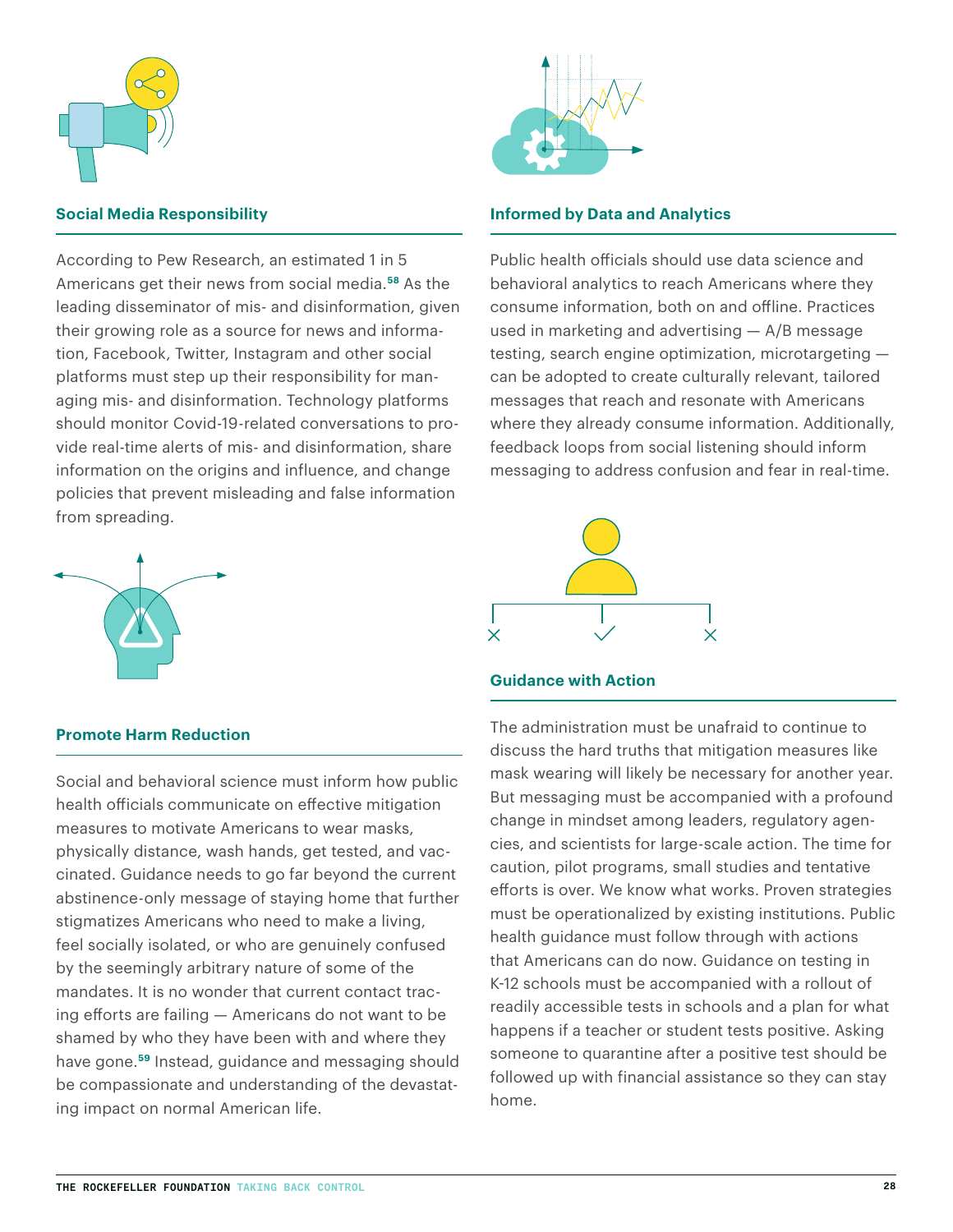# **State & Territory Alliance for Testing (STAT)**

Testing Programs



Governors in the Alliance use their joint purchasing power to encourage manufacturers to ramp up the production of rapid tests, reduce prices and provide quicker delivery. So far, states have used STAT's leverage to purchase millions of rapid tests, which are going straight to schools, nursing homes, and other public settings on the frontlines of the pandemic.

States and territories in STAT meet regularly to learn about advances in testing, share success stories, and listen to experts preview the most promising technological breakthroughs.

### **Massachusetts**

#### **Massachusetts has Successfully Rolled Out Symptomatic K-12 testing; Test Supply is a Major Challenge to Widespread Asymptomatic Screening<sup>60</sup>**

Massachusetts operationalized Phase 1 of its BinaxNOW Rapid Point of Care (POC) Covid-19 Testing for K-12 Schools in November with a group of about 150 interested public school districts, charter schools, and approved special education schools providing any form of in-person instruction. The state recommended testing students and staff who are showing Covid-19 symptoms fully or partially. Participating districts and schools were required to obtain CLIA waivers, received test kits at no cost, and in most cases, will administer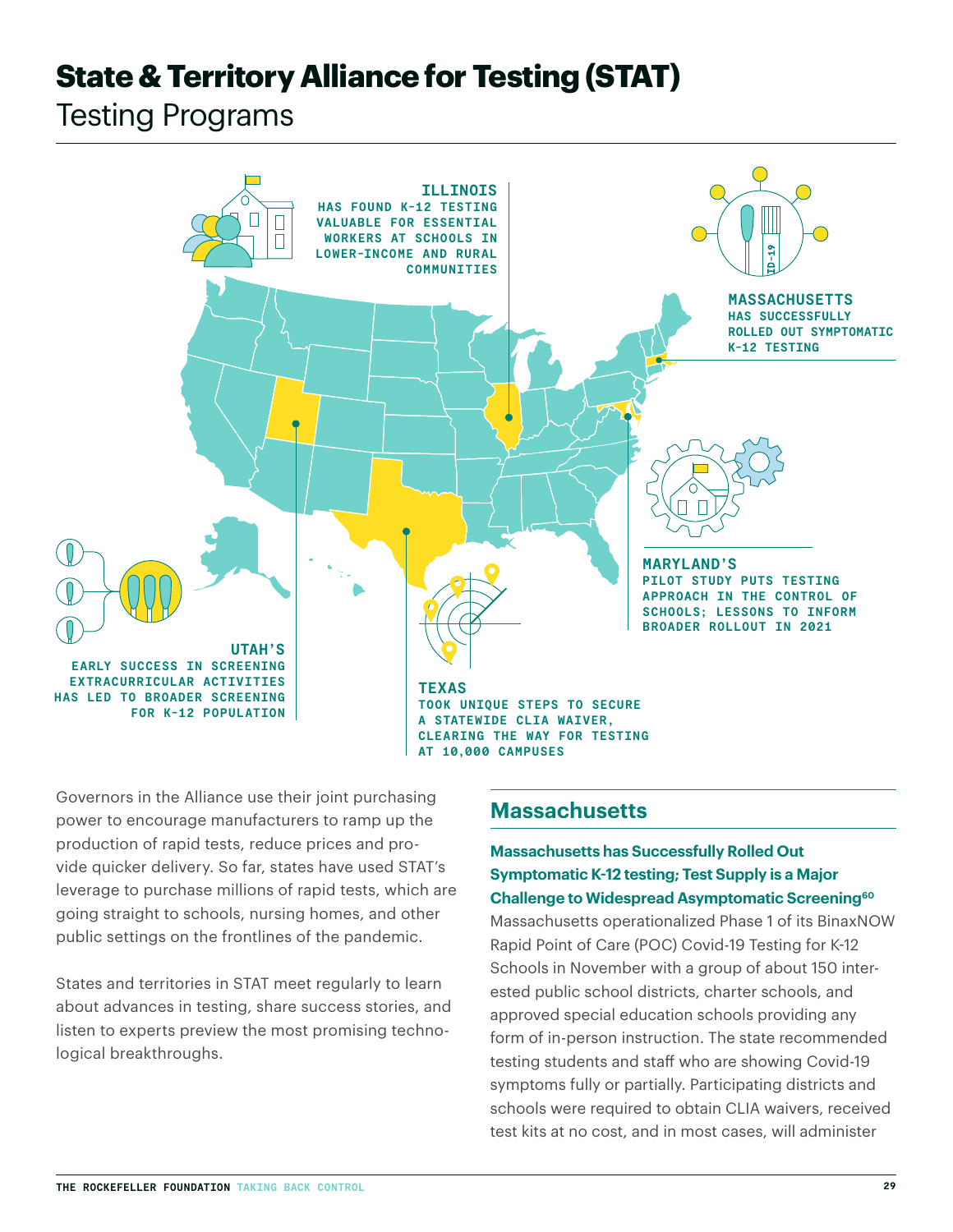the test using existing staff resources. Having conducted a validation study of the Abbott BinaxNOW test that confirmed very high specificity in both adults and children and very high sensitivity in newly symptomatic adults, Massachusetts is planning to conduct an additional study focused on the sensitivity of BinaxNOW for asymptomatic children. Massachusetts has cited lack of test supply as a major challenge in any attempt to conduct widespread asymptomatic testing in a K-12 setting.

#### **Texas**

#### **Texas Took Bold Steps to Secure a Statewide CLIA Waiver, Clearing the Way for Testing at 10,000+ Campuse[s61](https://tea.texas.gov/sites/default/files/covid/k-12_covid-19_testing_project_faq.pdf)**

Texas has rolled out screening tests on an opt-in basis for its K-12 populations using Abbott BinaxNOW tests in two ways: targeted for staff and students who present symptoms of Covid-19 while on campus; and screening for staff at frequencies contingent on the Covid-19 hospitalization rate within each school's Trauma Service Region (<7%, every 4 weeks; 7-15%, every 2 weeks; >15%, every week). All testing is free, administered by individuals who have complied with training requirements provided online, and is conducted on a voluntary basis with permission slips required for students under 18 years of age. Schools have discretion over the use of tests for extracurricular activities but cannot mandate the testing of any staff or student. Uniquely, the Texas Division of Emergency Management (TDEM) obtained a statewide CLIA waiver which allows for testing at all locations including school systems across the state, negating the need for schools to obtain their own individual waivers. A standing delegation order for testing was also issued to ensure school nurses could participate in compliance with state nursing board requirements. All necessary PPE is distributed with the test cards on a monthly basis and a custom mobile application was developed and provided to comply with state reporting requirements. The Texas Education Agency (TEA) co-sponsors the program and promotes participation. The program is currently available to ~6M students and staff in 10,000+ public and private campuses across all 254 counties in the state. As of early December, ~20% of potential sites

have requested the testing assets leading to the distribution of more than 1 million tests with additional schools opting-in daily.

# **Utah**

#### **Utah's Early Success in Screening Extracurricular Activities has Led to Broader Screening for K-12 population**

Utah has rolled out a "Test to Play" strategy for the asymptomatic screening of students participating in extracurricular activities at the high school level. Testing is undertaken every two weeks and a negative test is required for practice or competition in extracurricular activities. Utah is now piloting a "Test to Stay" strategy in several school districts, extending asymptomatic screening to the state's broader K-12 population. School testing teams have been assigned the responsibility to administer, manage and report tests and put into place positivity thresholds for school closures. If any school hits the threshold, the school either goes online for two weeks or offers testing to all students if the school continues to offer in person learning.

### **Illinois**

### **Illinois Finds K-12 Testing Valuable for Essential Workers; at Schools in Lower-income and Rural Communities**

Illinois has piloted K-12 Rapid POC testing using Abbott BinaxNOW with 8 districts comprising 40-50 schools. The state provided schools with discretion on the targeting and frequency of testing, leading to a range of approaches including symptomatic; symptomatic+; and weekly screening regimens. All such approaches have been viewed positively by the state, providing a meaningful level of risk mitigation and allowing schools to remain open. K-12 testing has been particularly well received in rural communities where testing sites are further away, by parents who are essential workers, and at schools in lower-income areas. Illinois is planning to roll the program out to another 40 school districts.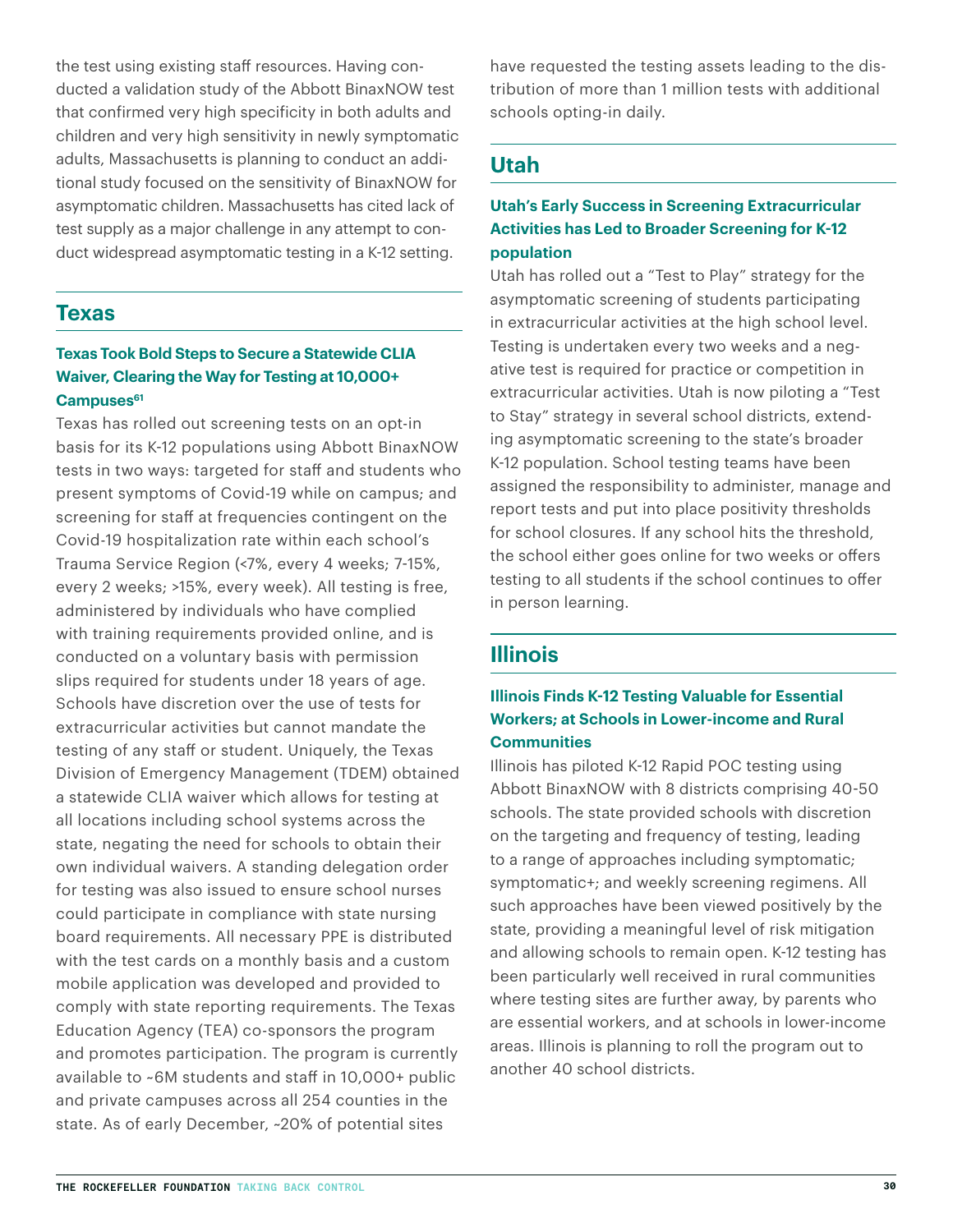# **Maryland**

### **Maryland's Archetype Study Puts Testing Approach in the Control of Schools; Lessons to Inform Broader Rollout in 2021**

Maryland has operationalized an Early Adopter Program with nine K-12 schools with varying sizes / demographics / residential programs. The approach has been to undertake screening and confirmatory PCR testing of asymptomatic positive POC tests as well as negative POC tests if there is known exposure or symptoms present. Like Illinois, Maryland has left it up to the schools to determine what works best for their population in terms of frequency of testing. The goal of the early adopter program is to capture lessons before rolling out to a broader set of districts in 2021.

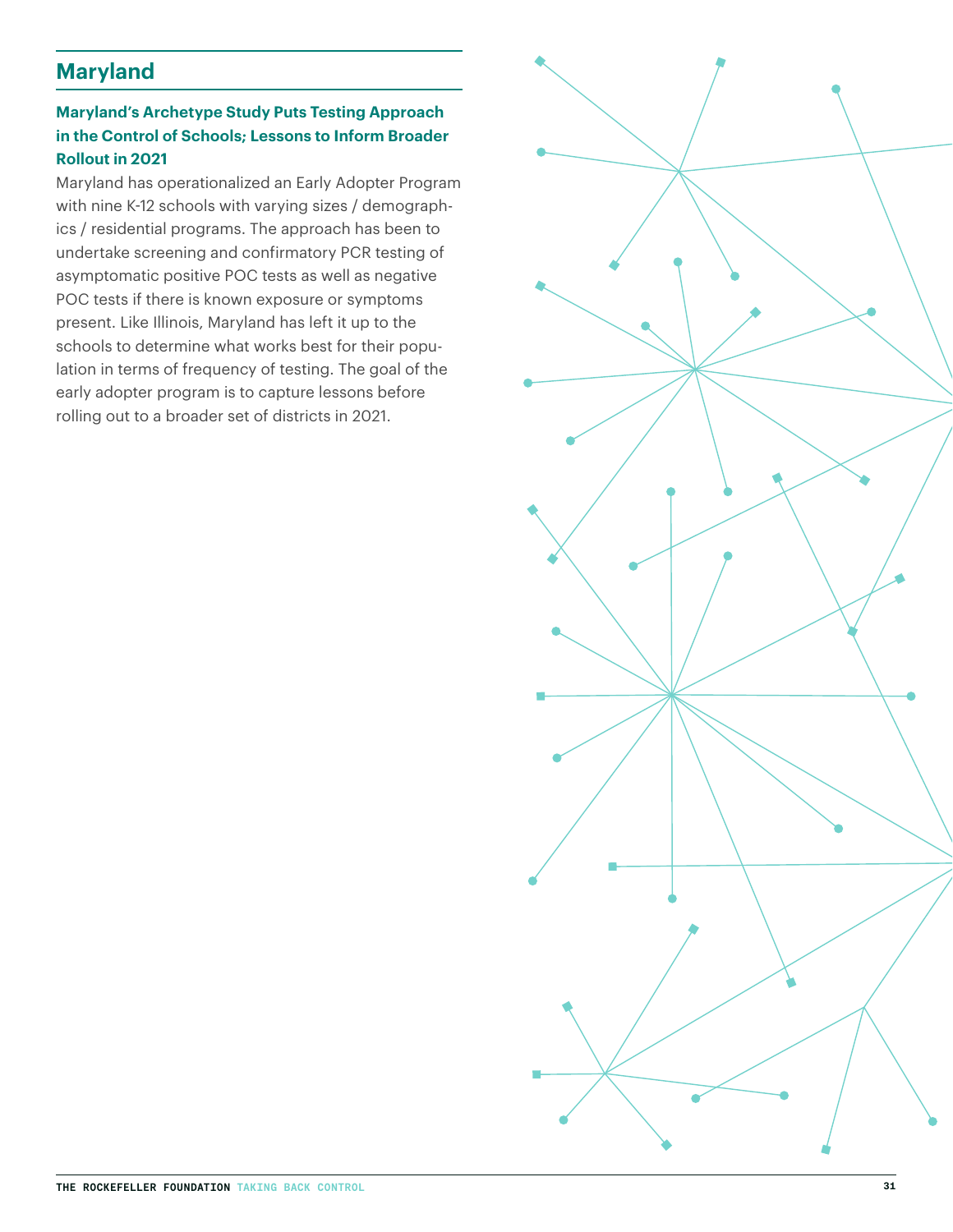#### **Contributors**

**The Rockefeller Foundation is** 

**grateful** to the following people who have contributed to this report. Some may differ with aspects of it or have stressed other matters of primary focus. All have contributed with the greatest sense of shared purpose at this time of national need.

Mara G. Aspinall Professor of Practice Co-Founder, Biomedical Diagnostics at Arizona State University CEO, Health Catalysts Group

Christy Feig, MPH Managing Director, Communications The Rockefeller Foundation

Michelle Hammer Manager, Covid-19 Response and Recovery The Rockefeller Foundation

Gardiner Harris Former Medical and Science Senior Correspondent The New York Times

Peder Hatling Deloitte COVID Testing Coordination Center

Neil King Researcher/Writer

Rick Klausner, MD Co-Chair and President Milky Way Research Foundation

Brandon Lassoff Deloitte COVID Testing Coordination Center

Mark McClellan, MD, PhD Director, Duke-Margolis Center for Health Policy Duke University

Eileen O'Connor, JD Senior Vice President, Communications, Policy and Advocacy The Rockefeller Foundation Michael Pellini, MD Managing Partner of Section 32 Board member of the Personalized Medicine Coalition

Leah Perkinson, MPH, MBA Manager, Pandemics The Rockefeller Foundation

Marina Pravdic Manager, Policy The Rockefeller Foundation

Jonathan D. Quick, MD Managing Director, Pandemic Response, Preparedness, and Prevention The Rockefeller Foundation

Rajiv J. Shah, MD President The Rockefeller Foundation

Christina Silcox, PhD Duke-Margolis Center for Health Policy Duke University

Andrew Sweet Managing Director, Covid-19 Response and Recovery The Rockefeller Foundation

Jordan Vega Deloitte COVID Testing Coordination Center

Estelle Willie, MPH Director – Health, Communications, Policy, and Advocacy The Rockefeller Foundation

Eric Zimmerman Director, Strategy Hattaway Communications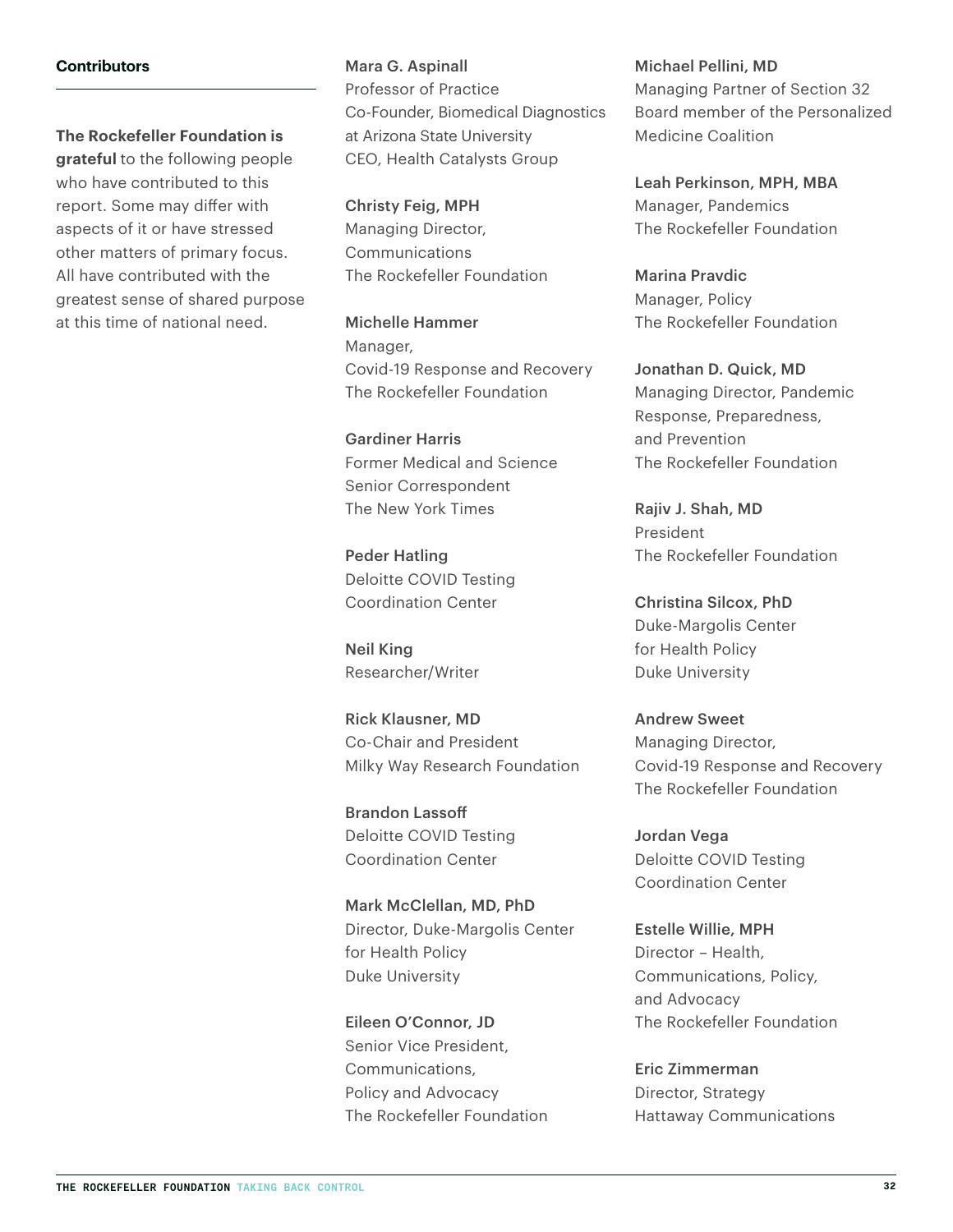#### <span id="page-32-0"></span>**Sources**

- **1** [https://www.cbsnews.com/news/](https://www.cbsnews.com/news/covid-19-vaccine-alex-azar-face-the-nation/) [covid-19-vaccine-alex-azar-face-the-nation/](https://www.cbsnews.com/news/covid-19-vaccine-alex-azar-face-the-nation/)
- **2** https://www.nytimes.com/live/2020/11/15/world/ covid-19-coronavirus
- **3** https://www.usnews.com/news/ health-news/articles/2020-12-10/ one-day-us-deaths-top-3-000-more-than-d-day-or-9-11
- **4** https://www.axios.com/economic-cost-closed-schoolse2c7a948-e89f-4431-9f1e-a900a422749c.html
- **5** https://www.nature.com/articles/d41586-020-02973-3
- **6** http://www.oecd.org/education/The-economic-impacts-ofcoronavirus-covid-19-learning-losses.pdf
- **7** https://www.cdc.gov/coronavirus/2019-ncov/hcp/pediatric-hcp.html
- **8** https://www.edweek.org/leadership/ education-statistics-facts-about-american-schools/2019/01
- **9** https://www.edweek.org/leadership/ education-statistics-facts-about-american-schools/2019/01
- **10** https://nces.ed.gov/programs/digest/d12/tables/dt12\_098.asp
- **11** https://www.aft.org/reopening-schools-during-time-triple-crisis-financial-implications
- **12** [https://www.wsj.com/articles/](https://www.wsj.com/articles/testing-is-our-way-out-11585869705) [testing-is-our-way-out-11585869705](https://www.wsj.com/articles/testing-is-our-way-out-11585869705)
- **13** https://cai.burbio.com/school-opening-tracker/
- **14** https://www.ncbi.nlm.nih.gov/pmc/articles/PMC7314132/
- **15** https://www.cdc.gov/mmwr/volumes/69/wr/mm6946e1.htm **16** https://abc7chicago.com/
- saliva-covid-test-la-grange-chicago-near-me/8586855/ **17** https://www.brookings.edu/research/
- working-parents-are-key-to-covid-19-recovery/
- **18** <https://cai.burbio.com/school-opening-tracker/>
- **19** https://www.ncbi.nlm.nih.gov/pmc/articles/PMC7441889/
- **20** https://ajph.aphapublications.org/doi/10.2105/ AJPH.2020.305875
- **21** https://www.healthline.com/health-news/ children-may-be-silent-carriers-of-covid-19
- **22** https://statsiq.co1.qualtrics.com/public-dashboard/ v0/dashboard/5f78e5d4de521a001036f78e#/ dashboard/5f78e5d4de521a001036f78e?pageId=Page\_ c0595a5e-9e70-4df2-ab0c-14860e84d36a
- **23** https://www.npr.org/2020/10/21/925794511/ were-the-risks-of-reopening-schools-exaggerated
- **24** https://www.npr.org/sections/ health-shots/2020/08/15/902616040/can-testing-students-forcoronavirus-twice-a-week-prevent-campus-outbreaks
- **25** https://www.pnas.org/content/117/30/17513
- **26** [https://www.economist.com/the-world-ahead/2020/11/17/](https://www.economist.com/the-world-ahead/2020/11/17/covid-19-has-widened-the-gap-between-rich-and-poor-in-america) [covid-19-has-widened-the-gap-between-rich-and-poor-in](https://www.economist.com/the-world-ahead/2020/11/17/covid-19-has-widened-the-gap-between-rich-and-poor-in-america)[america](https://www.economist.com/the-world-ahead/2020/11/17/covid-19-has-widened-the-gap-between-rich-and-poor-in-america)
- **27** https://www.mckinsey.com/industries/ public-and-social-sector/our-insights/covid-19-and-learningloss-disparities-grow-and-students-need-help#
- **28** [https://www.npr.org/2020/10/09/920316481/](https://www.npr.org/2020/10/09/920316481/enrollment-is-dropping-in-public-schools-around-the-country) [enrollment-is-dropping-in-public-schools-around-the-country](https://www.npr.org/2020/10/09/920316481/enrollment-is-dropping-in-public-schools-around-the-country)
- **29** https://www.edweek.org/leadership/ education-statistics-facts-about-american-schools/2019/01 **30** https://www.edweek.org/leadership/
- education-statistics-facts-about-american-schools/2019/01 **31** https://www.edweek.org/leadership/
- education-statistics-facts-about-american-schools/2019/01
- **32** https://nces.ed.gov/programs/digest/d19/tables/dt19\_203.10.asp
- **33** https://nces.ed.gov/programs/digest/d19/tables/dt19\_203.10.asp
- **34** https://nces.ed.gov/programs/digest/d19/tables/dt19\_203.10.asp
- **35** [https://www.bls.gov/oes/current/naics4\\_611100.htm](https://www.bls.gov/oes/current/naics4_611100.htm)
- **36** [https://www.washingtonpost.com/opinions/2020/11/20/](https://www.washingtonpost.com/opinions/2020/11/20/covid-19-schools-data-reopening-safety/?arc404=true) [covid-19-schools-data-reopening-safety/?arc404=true](https://www.washingtonpost.com/opinions/2020/11/20/covid-19-schools-data-reopening-safety/?arc404=true)
- **37** <https://www.nature.com/articles/s41591-020-0962-9>
- **38** [https://www.cdc.gov/coronavirus/2019-ncov/community/](https://www.cdc.gov/coronavirus/2019-ncov/community/schools-childcare/cloth-face-cover.html) [schools-childcare/cloth-face-cover.html](https://www.cdc.gov/coronavirus/2019-ncov/community/schools-childcare/cloth-face-cover.html)
- **39** [https://statsiq.co1.qualtrics.com/public-dashboard/](https://statsiq.co1.qualtrics.com/public-dashboard/v0/dashboard/5f78e5d4de521a001036f78e#/dashboard/5f78e5d4de521a001036f78e?pageId=Page_ffb4dc52-5543-46b2-8126-2b7229fd1b17) [v0/dashboard/5f78e5d4de521a001036f78e#/](https://statsiq.co1.qualtrics.com/public-dashboard/v0/dashboard/5f78e5d4de521a001036f78e#/dashboard/5f78e5d4de521a001036f78e?pageId=Page_ffb4dc52-5543-46b2-8126-2b7229fd1b17) [dashboard/5f78e5d4de521a001036f78e?pageId=Page\\_ffb-](https://statsiq.co1.qualtrics.com/public-dashboard/v0/dashboard/5f78e5d4de521a001036f78e#/dashboard/5f78e5d4de521a001036f78e?pageId=Page_ffb4dc52-5543-46b2-8126-2b7229fd1b17)[4dc52-5543-46b2-8126-2b7229fd1b17](https://statsiq.co1.qualtrics.com/public-dashboard/v0/dashboard/5f78e5d4de521a001036f78e#/dashboard/5f78e5d4de521a001036f78e?pageId=Page_ffb4dc52-5543-46b2-8126-2b7229fd1b17)
- **40** [https://statsiq.co1.qualtrics.com/public-dashboard/](https://statsiq.co1.qualtrics.com/public-dashboard/v0/dashboard/5f78e5d4de521a001036f78e#/dashboard/5f78e5d4de521a001036f78e?pageId=Page_ffb4dc52-5543-46b2-8126-2b7229fd1b17) [v0/dashboard/5f78e5d4de521a001036f78e#/](https://statsiq.co1.qualtrics.com/public-dashboard/v0/dashboard/5f78e5d4de521a001036f78e#/dashboard/5f78e5d4de521a001036f78e?pageId=Page_ffb4dc52-5543-46b2-8126-2b7229fd1b17) [dashboard/5f78e5d4de521a001036f78e?pageId=Page\\_ffb-](https://statsiq.co1.qualtrics.com/public-dashboard/v0/dashboard/5f78e5d4de521a001036f78e#/dashboard/5f78e5d4de521a001036f78e?pageId=Page_ffb4dc52-5543-46b2-8126-2b7229fd1b17)[4dc52-5543-46b2-8126-2b7229fd1b17](https://statsiq.co1.qualtrics.com/public-dashboard/v0/dashboard/5f78e5d4de521a001036f78e#/dashboard/5f78e5d4de521a001036f78e?pageId=Page_ffb4dc52-5543-46b2-8126-2b7229fd1b17)
- **41** [https://statsiq.co1.qualtrics.com/public-dashboard/](https://statsiq.co1.qualtrics.com/public-dashboard/v0/dashboard/5f78e5d4de521a001036f78e#/dashboard/5f78e5d4de521a001036f78e?pageId=Page_c0595a5e-9e70-4df2-ab0c-14860e84d36a) [v0/dashboard/5f78e5d4de521a001036f78e#/](https://statsiq.co1.qualtrics.com/public-dashboard/v0/dashboard/5f78e5d4de521a001036f78e#/dashboard/5f78e5d4de521a001036f78e?pageId=Page_c0595a5e-9e70-4df2-ab0c-14860e84d36a) [dashboard/5f78e5d4de521a001036f78e?pageId=Page\\_](https://statsiq.co1.qualtrics.com/public-dashboard/v0/dashboard/5f78e5d4de521a001036f78e#/dashboard/5f78e5d4de521a001036f78e?pageId=Page_c0595a5e-9e70-4df2-ab0c-14860e84d36a) [c0595a5e-9e70-4df2-ab0c-14860e84d36a](https://statsiq.co1.qualtrics.com/public-dashboard/v0/dashboard/5f78e5d4de521a001036f78e#/dashboard/5f78e5d4de521a001036f78e?pageId=Page_c0595a5e-9e70-4df2-ab0c-14860e84d36a)
- **42** [https://www.agencyiq.com/covid-weekly-recap-a-signifi](https://www.agencyiq.com/covid-weekly-recap-a-significant-change-to-fdas-authority-over-laboratory-tests-new-guidance-on-fda-inspections-fda-clarity-on-diagnostic-and-face-mask-policies/)[cant-change-to-fdas-authority-over-laboratory-tests-new](https://www.agencyiq.com/covid-weekly-recap-a-significant-change-to-fdas-authority-over-laboratory-tests-new-guidance-on-fda-inspections-fda-clarity-on-diagnostic-and-face-mask-policies/)[guidance-on-fda-inspections-fda-clarity-on-diagnostic-and](https://www.agencyiq.com/covid-weekly-recap-a-significant-change-to-fdas-authority-over-laboratory-tests-new-guidance-on-fda-inspections-fda-clarity-on-diagnostic-and-face-mask-policies/)[face-mask-policies/](https://www.agencyiq.com/covid-weekly-recap-a-significant-change-to-fdas-authority-over-laboratory-tests-new-guidance-on-fda-inspections-fda-clarity-on-diagnostic-and-face-mask-policies/)
- **43** https://covidcheckcolorado.org/?gclid=CjwKCAiAt9z-BRB-CEiwA\_bWv-NRdMv-DtCgLAtdTZZ0vzcA4KJe70ykIpHO3\_ J0MPyXM4JGykBXmnhoCq6UQAvD\_BwE
- **44** https://www.denverpost.com/2020/12/07/ covid-19-vaccine-colorado-educators-teachers-priority/
- **45** https://covidcheckcolorado.org/
- **46** https://www.mass.gov/doc/binaxnow-antigen-test-abstract/ download
- **47** https://www.mass.gov/doc/binaxnow-antigen-test-graph/ download
- **48** https://www.uillinois.edu/shield
- **49** https://splunk-public.machinedata.illinois.edu/en-US/app/ uofi\_shield\_public\_APP/home
- **50** https://www.cdc.gov/eis/downloads/eis-cc-information.pdf
- **51** https://schools.forhealth.org/wp-content/uploads/ sites/19/2020/11/Harvard-Healthy-Buildings-Program-COVID19- Risk-Reduction-in-Schools-Nov-2020.pdf
- **52** Survey of 1600 Americans aged 18+ conducted online by Hattaway Communications on behalf of The Rockefeller Foundation from November 20, 2020 to December 2, 2020
- **53** https://firstdraftnews.org/wp-content/uploads/2020/11/ FirstDraft\_Underthesurface\_Fullreport\_Final.pdf?x33391
- **54** https://www.pewresearch.org/science/2020/09/17/u-s-publicnow-divided-over-whether-to-get-covid-19-vaccine/
- **55** [https://news.gallup.com/poll/321839/readiness-covid-vaccine](https://news.gallup.com/poll/321839/readiness-covid-vaccine-falls-past-month.aspx)[falls-past-month.aspx](https://news.gallup.com/poll/321839/readiness-covid-vaccine-falls-past-month.aspx)
- **56** https://www.pewresearch.org/science/2020/12/03/ intent-to-get-a-covid-19-vaccine-rises-to-60-as-confidence-inresearch-and-development-process-increases/
- **57** https://ccp.jhu.edu/kap-covid/ kap-covid-country-profiles-with-demographic-disaggregation/
- **58** https://www.journalism.org/2020/07/30/ americans-who-mainly-get-their-news-on-social-media-are-less-engaged-less-knowledgeable/ pj\_2020-07-30\_social-media-news\_00-01/
- **59** https://www.theatlantic.com/ideas/archive/2020/12/ tis-the-season-for-shame-and-judgment/617335/
- **60** https://www.doe.mass.edu/covid19/BinaxNOW/
- **61** https://tea.texas.gov/sites/default/files/covid/k-12\_covid-19\_ testing\_project\_faq.pdf